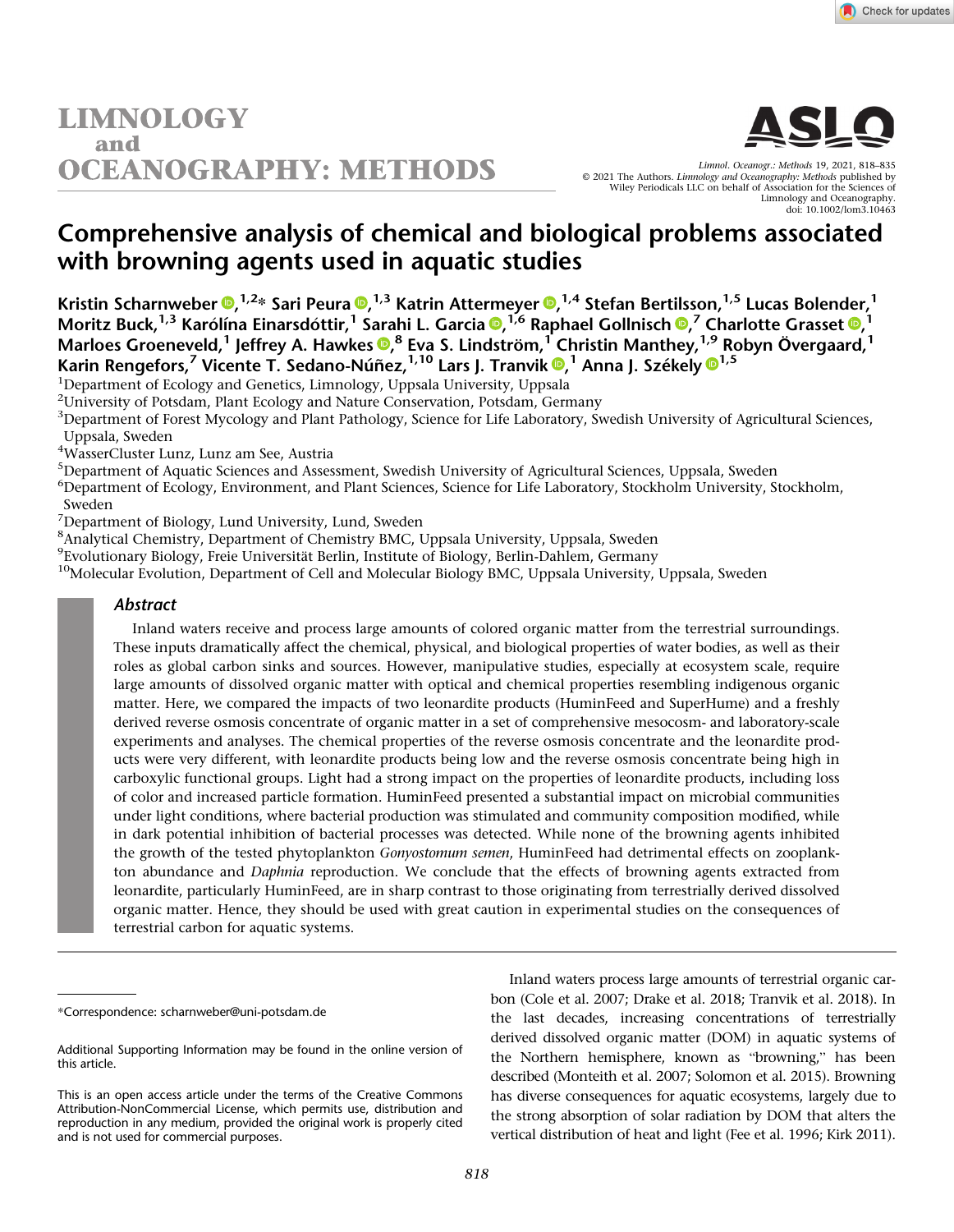This leads to cooler deep waters while the shading also hampers photosynthesis. Reductions in photosynthesis are directly connected to algal food supply for higher trophic levels such as zooplankton or fish (Kelly et al. 2014). Thus, the change in the light climate has a direct effect on the food web, causing changes in vertical habitat gradients, food web structure, and resource subsidies (Williamson et al. 2015). Furthermore, the increased carbon inputs provide substrates for the microbial loop, causing increased production of greenhouse gases, such as methane and  $CO<sub>2</sub>$  (Peura et al. 2014). Thus, browning has a high potential to affect ecosystem functioning and water quality, as well as to further aggravate greenhouse gas emissions. In fact, it has become a primary subject of experimental studies targeting climate change impacts on freshwaters (Weyhenmeyer et al. 2016; Bergström and Karlsson 2019; Vasconcelos et al. 2019).

One challenge of experimental studies of browning is to find a browning agent that can be applied at different experimental scales and ideally enables disentangling the impact of increasing organic carbon substrates from the impact of physical darkening of the water column. Browning agents previously applied include extracts of humic substances from soils (Lennon and Cottingham 2008), leachates from organic material (Geddes 2009), or the use of DOC-rich waters (Kritzberg et al. 2014). However, obtaining sufficient quantities of such materials to enable experimental manipulation at mesocosm or ecosystem scale is challenging and time consuming. A further challenge is that organic matter concentrates derived from humic ecosystems may consist of a diverse and temporally variable mix of carbon compounds leading to unreproducible results. Therefore, large-scale browning experiments (mesocosm or whole-ecosystem experiments) tend to rely on commercially available products as experimental browning agents. Most commonly, leonardite (i.e., oxidized lignite) products are used, which were originally manufactured for agricultural applications such as soil management or feed amendment (Quilty and Cattle 2011). In experiments, these products have been assumed to mimic the natural browning phenomenon, by being fairly recalcitrant and of poor nutritional quality while having similar physical and chemical properties as those of indigenous terrestrial DOM (Lennon et al. 2013), or by being considered inert browning agents with no significant impact on the total bioreactive carbon (Lebret et al. 2018). However, there are indications that the use of these leonardite products may present problems in browning studies. For example, Urrutia-Cordero et al. (2017) reported the need to frequently resupply the leonardite product HuminFeed during the course of an experiment in order to maintain the desired increase in water color. Lennon et al. (2013) also described high flocculation rates of the leonardite product SuperHume when used in alkaline ponds as sinking of particles to the sediment exported 5–12% of the total dissolved organic carbon (DOC) pool daily.

Indeed, environmental conditions affect the behavior of browning agents in both natural and experimental settings. In

lakes, formation of particles can be promoted by, for example, sunlight (von Wachenfeldt et al. 2008; Porcal et al. 2013), pH, microbial activity (von Wachenfeldt et al. 2009), and high concentrations of multivalent ions, in particular  $Ca^{2+}$  and  $Mg^{2+}$ , which are typical for high alkalinity (i.e., hard water) lakes (Abate and Masini 2003). In addition, the fate of DOM compounds in freshwater ecosystems depends on their chemical composition, affecting their susceptibility to both photochemical and biological degradation (Kellerman et al. 2014; Mostovaya et al. 2017). Sunlight mediated photoreactions can both completely mineralize DOC molecules or modify their bioavailability through the alteration of the molecular structure (Wetzel et al. 1995; Moran and Zepp 1997). As the nature of the leonardite products used in browning experiments is largely unknown, the consequences of their exposure to sunlight and other environmental conditions are unpredictable and uncertain.

The bioavailability of the browning agents used in manipulation studies and their effects on the microbial loop are crucial aspects that must be considered when evaluating their suitability in browning experiments. While the terrestrial DOM responsible for natural browning of freshwaters contains a labile fraction that serves as a carbon source for heterotrophic bacteria (Guillemette et al. 2016), the leonardite browning agents used in experiments are believed to rather exclusively mimic the water color changes of the browning process (Lebret et al. 2018). However, while the effects of browning agents on bacterial communities and their functions remain unknown, Lennon et al. (2013) showed that certain bacterial strains can use leonardite browning agents as a sole carbon source.

Additionally, leonardite products, such as HuminFeed and SuperHume, may contain compounds that are harmful or even toxic to organisms at higher trophic levels. Saebelfeld et al. (2017) reported that HuminFeed negatively impacts reproduction and causes stress response in cultures of the cladocerans Daphnia magna and Daphnia longispina. In contrast, Lennon et al. (2013) did not observe any negative effects of SuperHume on cultures of Daphnia pulex  $\times$  pulicaria. Instead, they found a slight increase in fitness due to an earlier age at first reproduction.

While there are indications that leonardite browning agents interfere with bacteria and zooplankton, their impacts on phytoplankton have not been adequately studied. In the browning context, the invasive microalgae Gonyostomum semen (Raphidophyceae) is of particular interest as it causes extensive blooms in brown-water lakes (Rengefors et al. 2012). Thus, there is a strong ecological and societal interest in understanding the factors influencing the mass development of this algae by conducting experimental studies under browning conditions, potentially using leonardite products.

This study aims to assess the feasibility of using different browning agents commonly applied in aquatic browning manipulations, by comparing their effects under different environmental conditions. The experiments were done independently of each other during different projects leading to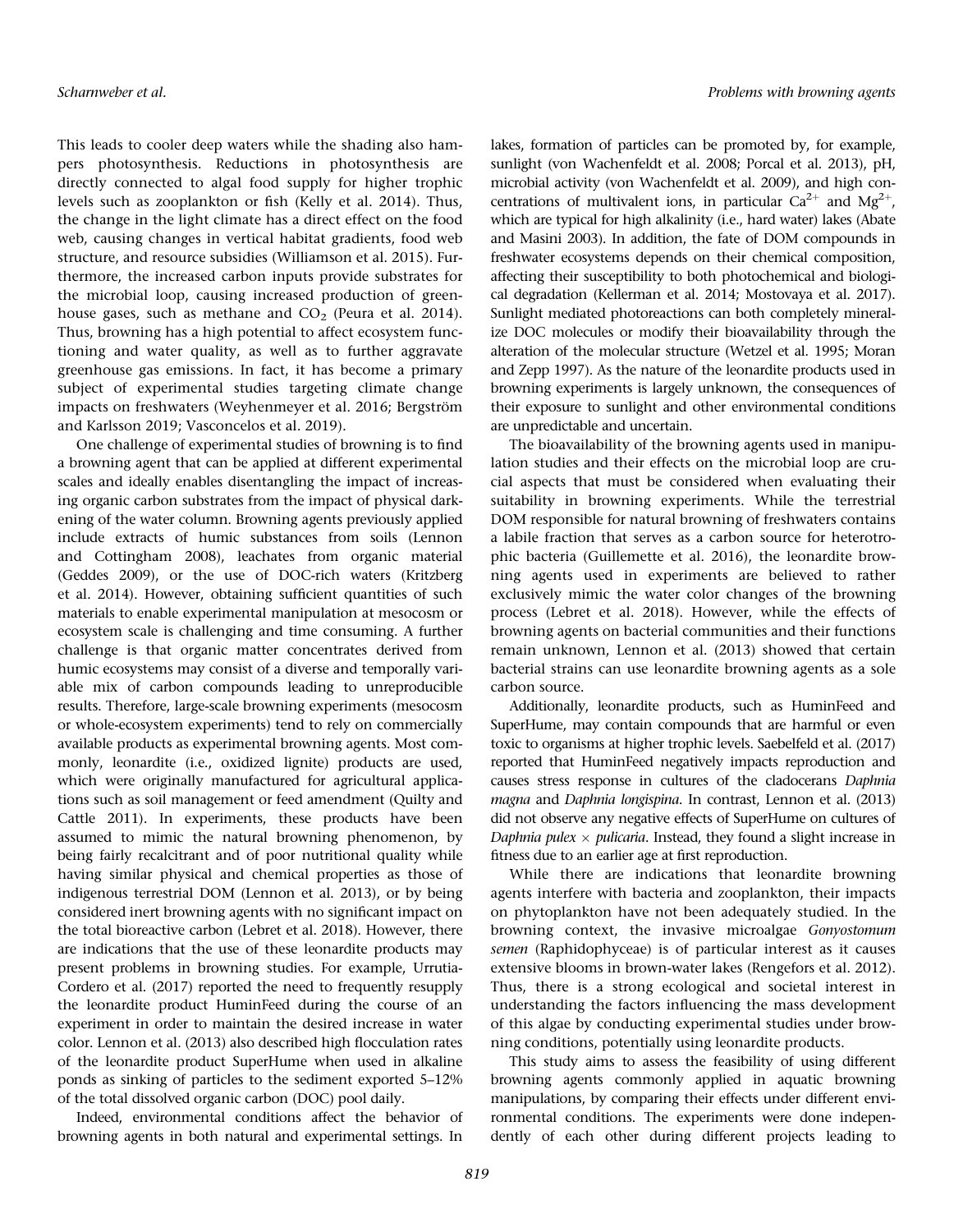differences in the usage of browning agents and included treatments (see Table 1 for a summary of experiments conducted).

However, combined they represent a valuable set of experiments addressing the suitability of browning agents in aquatic studies from multiple perspectives. This gave us the opportunity to study the effects of two commercially available leonardite products that are widely used in aquatic manipulation studies (i.e., "HuminFeed," hereafter called HF, and "SuperHume," hereafter called SH), a reverse osmosis concentrate extracted from a humic aquatic ecosystem ("reverse osmosis," hereafter called RO) as well as the mix of the two  $(HF + RO)$  to assess their combined effects. We characterized the browning agents chemically and tested whether they would act as an inert carbon source or if they would be bioavailable and, thus, subsidize the food web. We hypothesized that leonardite products are more potent light climate modifiers than an ecosystem derived RO concentrate, whereas the later reflect better the subsidy effect of allochthonous carbon. Meanwhile a mixed treatment containing both kinds of browning agent has simultaneously both effects. A mesocosm study was conducted to test responses at seminatural scale, and several complementary laboratory experiments addressed specific processes. We assessed effects of the browning agents on both abiotic (chemical diversity and particle formation of organic matter), and biotic parameters (including bacterial production [BP], bacterial community composition [BCC], phytoplankton growth, as well as zooplankton abundance and life history).

# Use materials and procedures

# Description of browning agents

HuminFeed (HuminTech GmbH) is a commercially available food supplement for animal livestock. It is a water-soluble dry powder produced from alkaline extraction of oxidized lignite (leonardite). According to the manufacturer, it consists of 82% humic substances, 18% compounds of lower molecular weights, and no polysaccharides. To our knowledge, this agent has only been used in browning studies across Europe (Meinelt et al. 2007; Saebelfeld et al. 2017; Urrutia-Cordero et al. 2017; Lebret et al. 2018).

SuperHume (CropMaster, United Agricultural Services of America), another commercially available leonardite product, is a liquid containing 4% fulvic and 8% humic acids according to the manufacturer's specification. This browning agent has been used in several studies of the browning phenomenon in Northern America (Lennon et al. 2013; Muscarella et al. 2016; Weidel et al. 2017).

For comparison, we also used a reverse osmosis apparatus to produce a humic DOM concentrate from water collected from a local humic stream draining a forested wetland in Central Sweden (59°55'05.0"N, 17°20'49.3"E). After an initial filtration through 0.2  $\mu$ m pore size membrane filters and subsequent passage through a cation exchange resin (Dowex<sup>®</sup> 50W X8, Dow Chemical Company), the eluate was concentrated by reverse osmosis using a Real Soft PROS/2S unit (RealSoft) as described by Serkiz and Perdue (1990), to a final concentration of approximately 800 mg C  $L^{-1}$ . To obtain sufficient concentrate for our mesocosm experiment, we processed 3900 liters of stream water that had a concentration of 38 mg C L $^{-1}$ , which required approximately 90 h of on-site filtration. We further used a commercially available RO concentrate: Suwannee River Fulvic Acid (SRFA; International Humic Substances Society, Batch 2S101F).

## Chemical characterization of browning agents

We analyzed metals in digested samples of HF, SH, and RO by inductively coupled plasma adsorption emission spectroscopy (ICP AES) using a Spectro Ciros CCD ICP-AES (Spectro) as described in Appendix 1a. To identify the chemical properties of the different browning agents, we used nuclear magnetic resonance (NMR) to determine proton chemical environments using a Bruker advanced Neo 600 MHz spectrometer (<sup>1</sup>H NMR: 600.18 MHz), equipped with a cryogenic tippled resonance probe TCI (CRPHe TR-1H &19F/13C/15N 5 mm-EZ) as described in Appendix 1b. To measure the size, charge and mass distribution of the material High Pressure Size Exclusion Chromatography – High Resolution Mass Spectrometry (HPSEC-HRMS) was conducted with an Agilent 1100 HPLC (Agilent) equipped with a UV–Vis Diode Array Detector for sample light attenuation (Agilent 1100) and an Orbitrap mass spectrometer (LTQ-Velos Pro, Thermo Fisher Scientific) in series that detected negatively ionizable molecules by electrospray ionization mass spectrometry, as described in Hawkes et al. (2019) and Appendix 1c. Solutions of HF, SH, and SRFA in deuterated water (99.96%, Eurisotop) were prepared to 4.3, 5.6, and 1.25 mg  $mL^{-1}$ , respectively. More details of the chemical characterization methods can be found in the Supplementary Material Appendix 1.

#### Mesocosm study: In situ responses to browning agents

The effect of two different browning agents (HF and RO) and their combination (i.e.,  $HF + RO$ ) was assessed by a mesocosm experiment implemented for 4 weeks between 15 June and 13 July in 2016. The mesocosm facility consisted of 20 high-density polyethylene, white opaque, open top cylinders of 2 m depth and a diameter varying between 92 and 101 cm. It was located in Lake Erken  $(59°50'09.6'N,$ 18°37'52.3"E), held and fixed to a floating wooden jetty close to the lake shore. Details of the experimental setup can be found in Nydahl et al. (2019). In short, after filling the mesocosms with lake water, four treatments with five replicates of the following DOC concentrations (mean  $\pm$  standard error) were established: Control  $(13.0 \pm 0.05 \text{ mg C L}^{-1})$ , HF  $(18.4 \pm 0.06 \text{ mg C L}^{-1})$ , RO  $(18.1 \pm 0.10 \text{ mg C L}^{-1})$ , and HF + RO (23.5  $\pm$  0.05 mg C L <sup>-1</sup>). Every week an integrated water sample of 15–18 liters was collected from each mesocosm using a 1.5 m long tube sampler, to analyze water color,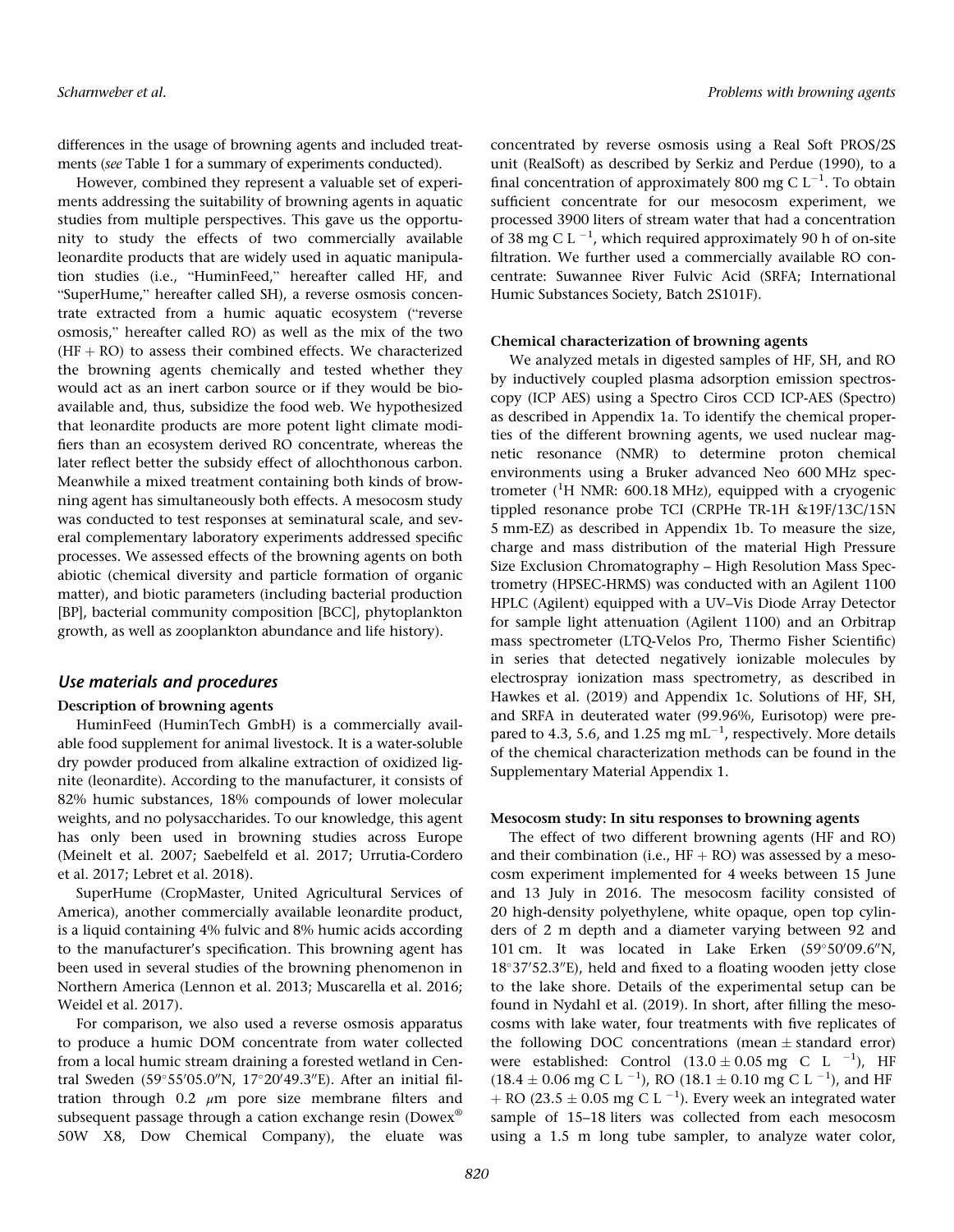| <b>Experiment</b>            | <b>Browning</b><br>agent | Manipulated<br>parameter(s) | Response variable                                      | Most important measured effect                                                                                                        |
|------------------------------|--------------------------|-----------------------------|--------------------------------------------------------|---------------------------------------------------------------------------------------------------------------------------------------|
| Chemical<br>characterization | HF, SH, RO               |                             | Metal content                                          | Elevated Al, Fe, Na in HF<br>Elevated Ca in SH                                                                                        |
|                              | HF, SH, SRFA             |                             | Chemical properties by<br><b>NMR</b>                   | More aromatic compounds in HF and SH<br>More carboxylic rich alicyclic material and<br>carbohydrates in SRFA                          |
|                              | HF, SH, SRFA             |                             | Size, charge and mass<br>distribution by<br>HPSEC-HRMS | No carboxylic acids in HF and SH<br>High molecular weight aromatics in HF and SH                                                      |
| Mesocosm study               | HF, RO, $HF + RO$        |                             | Water color<br>Particulate matter                      | Decrease in the first week for HF and HF $+$ RO<br>Increase during experiment for HF and HF<br>$+$ RO                                 |
|                              |                          |                             | <b>BCC</b>                                             | Different for HF and HF $+$ RO                                                                                                        |
|                              |                          |                             | Zooplankton<br>abundance                               | Lower abundance for HF and HF $+$ RO                                                                                                  |
| Microbial test               | HF, RO, $HF + RO$        | Light                       | Water color                                            | Decrease in light treatment for HF, RO, HF<br>$+$ RO                                                                                  |
|                              |                          |                             | POC                                                    | Highest decrease for HF and HF $+$ RO<br>Increase with HF, RO, HF $+$ RO<br>Highest increase for RO in light                          |
|                              |                          |                             | DOC, TOC                                               | In light: decrease of TOC in all treatments but<br>control                                                                            |
|                              |                          |                             |                                                        | Highest decrease for HF, $HF + RO$ in light<br>Higher decrease for HF and $HF + RO$ in light<br>than in dark                          |
|                              |                          |                             | DOM quality (EEMs)                                     | Effect of light for all treatments but control<br>Notable differences in light between HF<br>samples (HF and HF $+$ RO) and RO only   |
|                              |                          |                             | ВP                                                     | Different effect of browning agents under dark<br>and light conditions                                                                |
|                              |                          |                             |                                                        | Changing effect over time for HF in light                                                                                             |
|                              |                          |                             | <b>BCC</b>                                             | Effect of browning agents and light conditions<br>More substantial effect of browning agents,<br>especially HF and HF $+$ RO in light |
| Alkalinity test              | HF, SH, RO               | Light and<br>alkalinity     | Particulate matter                                     | Increased formation for HF and SH only in hard<br>water                                                                               |
|                              |                          |                             |                                                        | Effect of light only in hard water                                                                                                    |
|                              |                          |                             | DOM quality (EEMs)                                     | Effect of light for RO                                                                                                                |
|                              |                          |                             |                                                        | Effect of light for HF and SH but only in hard<br>water                                                                               |
| Ecotoxicological             | HF, SH, RO               |                             | Mobilization,                                          | Net reproductive rate lowest in HF                                                                                                    |
| assay D. magna               |                          |                             | reproduction                                           | Average number of offspring per clutch lower<br>with RO, HF, and SH                                                                   |
|                              |                          |                             |                                                        | Lower number of offspring in the HF treatment                                                                                         |
| G. semen growth              | HF, SH, RO               |                             | Cell density                                           | In RO treatments: Contamination of cultures                                                                                           |
|                              | (three concentrations    |                             |                                                        | In high concentrations of HF lower growth rate                                                                                        |
|                              | each)                    |                             |                                                        | compared to lower concentration                                                                                                       |

# Table 1. Overview of experiments and most important outcome for evaluating the effects of browning agents.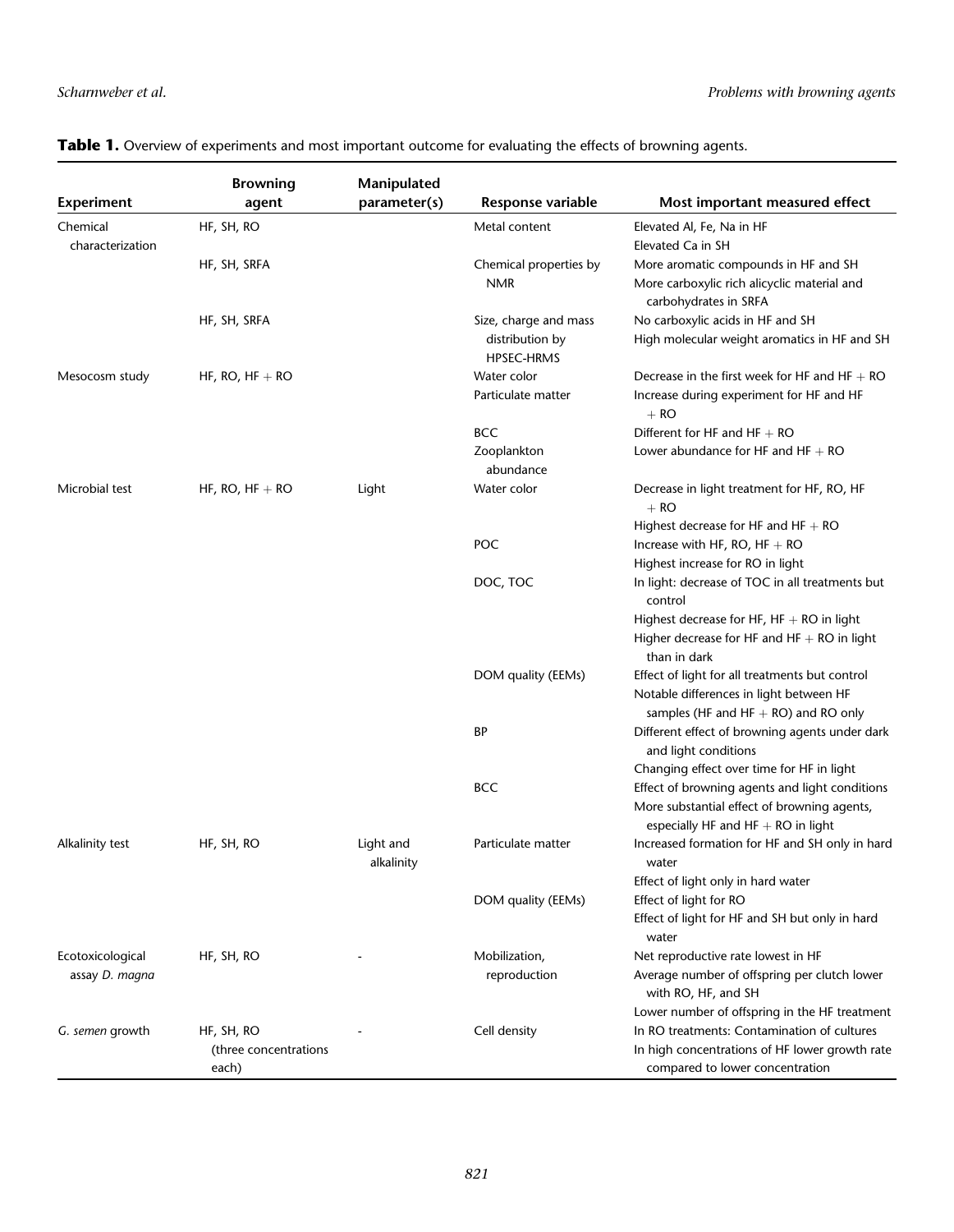Scharnweber et al. Problems with browning agents

particle formation (i.e., particulate matter formation), BCC, and zooplankton abundance.

Zooplankton samples were collected by filtering 5 liters of water through 55  $\mu$ m plankton net, and preserving the zooplankton in Lugol's solution. Zooplankton was counted and species abundances were determined using an inverted microscope (Leica, DM, IL LED Fluo, Leica Microsystems GmbH). The immediate impact of the two browning agents on the abundance of Copepoda and Cladocera was evaluated at the first sampling campaign, that is, approximately 16 h after the addition of the browning agents.

# Microbial test: Effects on bacteria and interaction of light and browning agents

In order to assess the effect of light exposure on the browning agents, a laboratory scale experiment was performed with similar treatments as in the mesocosms but with different light conditions (hereafter called the microbial test). Four 1-liter replicates of the HF, RO, HF + RO, and control treatments (initial DOC concentration: 18.0, 22.2, 27.1, and 12.9 mg C  $L^{-1}$ , respectively) were placed either in ambient daylight at a window facing west or in the dark for 22 d. These incubations were both performed at room temperature in an air-conditioned location. Prior to the addition of the browning agents (HF and RO), the water was filtered through Whatman GF/F filters to remove larger particles, microeukaryotes, zooplankton, and phytoplankton. All treatments were sampled for BP and water color at six time points (start, 6, 24, 120, 336, and 528 h), and for particulate organic carbon (POC), DOC, and DOM quality measurements by fluorescence excitation emission matrix (EEM) spectroscopy at the beginning and end (0 and 528 h). BCC was assessed only at the end of the experiment (528 h).

# Alkalinity test: Interaction of water hardness and browning agents

To assess whether the interaction of light and browning agents depends on water hardness (measured as alkalinity and conductivity), and to compare this for the two most commonly used leonardite browning agents (i.e., HF and SH), a second laboratory experiment was performed (hereafter called the alkalinity test). The experiment was conducted using the three different browning agents (HF, SH, and RO) added to water from Lake Erken, which is characterized by hard water (alkalinity: 1.81 meq  $L^{-1}$ ; conductivity: 27.4 mS m<sup>-1</sup>; Swedish National Data Service 2020), or to water from Lake Ljustjärn  $(59°55'23.1"N, 15°27'18.5"E)$ , characterized by soft water (alkalinity: 0.08 meq  $L^{-1}$ ; conductivity: 4.45 mS m<sup>-1</sup>; Sobek et al. 2003). Prior to the experiment, the waters of both lakes were prefiltered through a 50  $\mu$ m mesh-size plankton net to remove zooplankton and larger particles. For the browning agent treatments (HF, SH, and RO), 10 mg TOC  $L^{-1}$  of each of the agents were added to water from both lakes, respectively, and then incubated in light or dark. The light treatment was performed by incubating the bottles first outside in natural sunlight for 7 d (temperature between  $8^{\circ}$ C and  $22^{\circ}$ C), and subsequently in a dark constant temperature room  $(20^{\circ}C)$  for another 7–8 d. The dark incubations were kept for the entire experiment (14 d) in the dark constant temperature room. All treatments were performed in 500 mL glass bottles in triplicates. All bottles were sampled for particulate matter concentration and DOM quality assessment by fluorescence EEM spectroscopy measurements on the first and last day of the incubations.

## Ecotoxicological assay: Zooplankton life history responses

To assess the effect of the browning agents RO, HF, and SH on the life history of zooplankton, we used an acute immobilization test (OECD standard 202) and a reproduction test (OECD standard 211) with lab cultures of D. magna. The daphnids originated from a single clone (environmental pollution test strain Klon 5 of the State Office for Nature, Environment, and Customer protection North-Rhine Westfalia, Bonn, Germany) and were cultured in glass beakers containing M7 media (OECD standards 202 and 211) under a constant temperature of  $20^{\circ}$ C, and a 16 : 8 h light : dark cycle. The animals were fed three times a week with 0.1– 0.2 mg C of the green algae Pseudokirchneriella subcapitata per Daphnia and day. These algae were maintained in culture medium (OECD standard 201) with sparged air under constant daylight conditions and  $20^{\circ}$ C. Algal concentrations were determined using a flow cytometer (Parctec CyFlow Space).

The immobilization test was carried out for 48 h under constant temperature and light cycle (as described above). No food was provided during this test. For each browning agent (diluted in M7 medium) and a control (pure M7 medium), four replicate vials were adjusted for browning agent concentrations of 5, 10, 20, and 30 mg C  $L^{-1}$ . Five individual neonates born within 24 h were placed in each vial containing 10 mL of the respective treatment solution. After 24 and 48 h, the number of immobilized daphnids was recorded.

The reproduction experiment was carried out for 21 d under constant temperature, light cycle, and food conditions (as described above). The browning agents were amended to M7 medium to a concentration of 10 mg C  $L^{-1}$  and a control was set up with pure M7 medium. We used 12 replicate vials with one neonate per vial. Each day, the daphnids were removed from the vials, separated from their offspring (if applicable), and offspring were counted before returning the original neonates to their respective vials. Medium was refreshed four times during the period of the experiment.

Net reproduction rate was calculated over the 21 d of the experiment using the formula:

Net reproductive rate = 
$$
\sum_{x=0}^{21} l(x)m(x)
$$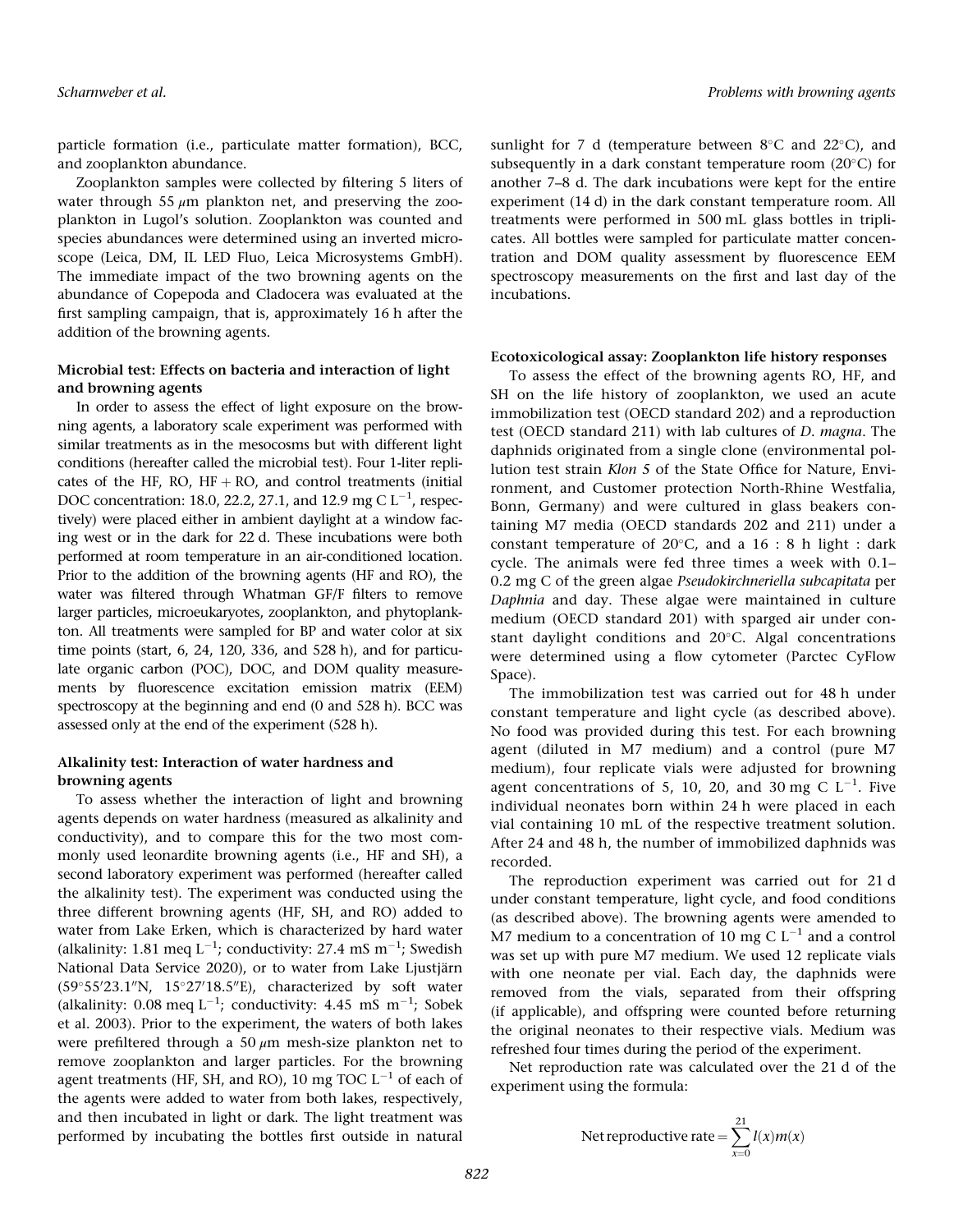where  $l(x)$  is the number of individuals surviving to age x (in days), and  $m(x)$  is the number of offspring per surviving individual between age x and  $x + 1$ . Furthermore, number of offspring per clutch, total number of offspring, age at first clutch, number of clutches, and number of offspring at first clutch of *D. magna* was estimated.

## Growth dynamics of G. semen

We tested the response of G. semen, a phytoplankton species known to be associated to high water color (Cronberg et al. 1988; Rengefors et al. 2012), to the different browning agents. The experiment was performed using a monoclonal strain of G. semen isolated from the humic lake Pabezninkai in Lithuania (Karosienė et al. 2016). The strain was grown in batch mode with an initial cell density of 250 cells  $mL^{-1}$  and a total volume of 30 mL per cell culture flask (Thermo Scientific Nunc) under constant light intensity  $(100 \mu \text{mol photons})$  $\mathrm{m}^{-2}\,\mathrm{s}^{-1}$  in a 14 : 10 h light : dark cycle) and constant temperature of 20°C. Three different concentrations of the three browning agents (HF, SH, and RO) were used to test their effect on G. semen growth rates compared to a control (MWC + Se – Wright's cryptophyte medium MWC modified from Guillard and Lorenzen 1972), and with an addition of 4.5 nM  $Na<sub>2</sub>SeO<sub>3</sub>$ . Concentrations of the three browning agents, dissolved in  $\text{MWC} + \text{Se medium}$ , were set to low (2.4 mg L<sup>-1</sup>), medium (7.2 mg L<sup>-1</sup>), and high (21.6 mg L<sup>-1</sup>) levels of DOC. Each treatment including the control had five replicates. Cell density was determined after 12 d using a FlowCam Benchtop B3 (Fluid Imaging Technologies) equipped with a 300  $\mu$ m flow cell, and specific growth rates  $\mu$  per day during the exponential growth phase were calculated from the obtained cell densities as  $\mu = \ln(N_t/N_0)/\Delta t$ .

## Chemical analyses of experiments

Prior to water color, DOC, and EEMs analyses, the water samples were filtered through pre-combusted GF/F filters (Whatman, GE Healthcare). DOC concentration was measured on a Total Carbon Analyzer (Sievers M9 Laboratory Analyzer, GE Analytical Instruments), while EEM spectroscopy for qualitative assessment of DOM was performed as described before (Kothawala et al. 2014). Briefly, the UV–visible absorbance spectra were determined using a Lambda 40 UV–visible spectrophotometer (Perkin Elmer) which was also used for water color determination at 440 nm (mesocosm study) and 420 nm (microbial and alkalinity test), while EEMs were obtained using a fluorescence spectrophotometer (SPEX FluoroMax-4, Horiba Jobin Yvon). Milli-Q water was used as blank and its values were subtracted from the EEM, which were also corrected for instrument biases and inner filter effects.

Samples for particulate matter analyses were collected on pre-combusted glass microfiber filters. For total particulate matter quantification the weight of the clean filters was subtracted from the weight of dried filters. For POC analysis in the light test, the samples were collected on GF/F filters and acidified with 10% HCl after filtration to remove inorganic carbon prior drying in an exsiccator. Subsequently, POC was analyzed using an Elemental Combustion System (Costech Instruments, Cernusco s/Nav.). Total organic carbon (TOC) was calculated as the sum of POC and DOC.

## Microbial analyses of experiments

The BCC was assessed by filtering approximately 250 mL of water onto 47 mm diameter 0.2  $\mu$ m pore-size polyether sulfone membrane filters (Supor-200, Pall Corporation). DNA was extracted from the filters and amplified, sequenced, and the raw sequences were processed as in Segura et al. (2019). Briefly, the V3-V4 region of the bacterial 16S rRNA gene was amplified and sequenced on an Illumina MiSeq platform at National Genomics Infrastructure (NGI, SciLifeLab). The raw sequences were deposited at the European Nucleotide Archive (ENA) under accession number PRJEB48081 and processed into operational taxonomic units (OTUs) using the UNOISE pipeline (Edgar 2016). Samples with less than 5000 reads were removed, leaving 29 samples for the final data analyses. Prior to these analyses, all remaining samples were rarefied to the sample with lowest read count.

Heterotrophic BP was determined immediately after sampling via the measurement of the incorporation rate of L- ${}^{3}$ H-leucine (Perkin Elmer, specific activity 161 Ci $\,$ mmol $^{-1}$ ) into the protein fraction based on the protocol of Smith and Azam (1992) as in Székely et al. (2013).

#### Data analyses

Processing of the EEMs was performed using MatLab (MatLab 7.7.0, The MathWorks) and the FDOMcorr toolbox (Murphy et al. 2010) as described before in Kothawala et al. (2014). Based on Fellman et al. (2010), the specific peaks C, A, T, B, and M were extracted for further qualitative analyses of DOM. All statistical analyses were performed using the R (version 3.4.3) environment for statistical computing (R Core Team 2018). The effect of the different treatments was assessed by comparing the parameters measured at the end of the experiments (e.g., particulate matter in the alkalinity test). In the case when the initial values of the assessed parameter differed, the relative changes of the parameters during the experiments were calculated by dividing the difference between the final and initial values with the initial value (e.g., absorbance and OC values in the microbial test). Effect of the different treatments were tested by ANOVA, using the lm and ANOVA function of R. Alternatively, to test the effect of the treatments over time for particulate matter and for BP in the case of the mesocosms experiment and the microbial test, respectively, a mixed effect model was performed using treatment, time, and their interaction as fixed effects and mesocosm ID as random factor. Significant differences between treatments were determined by coefficients of the model or Tukey's post hoc analyses. To fulfill the assumptions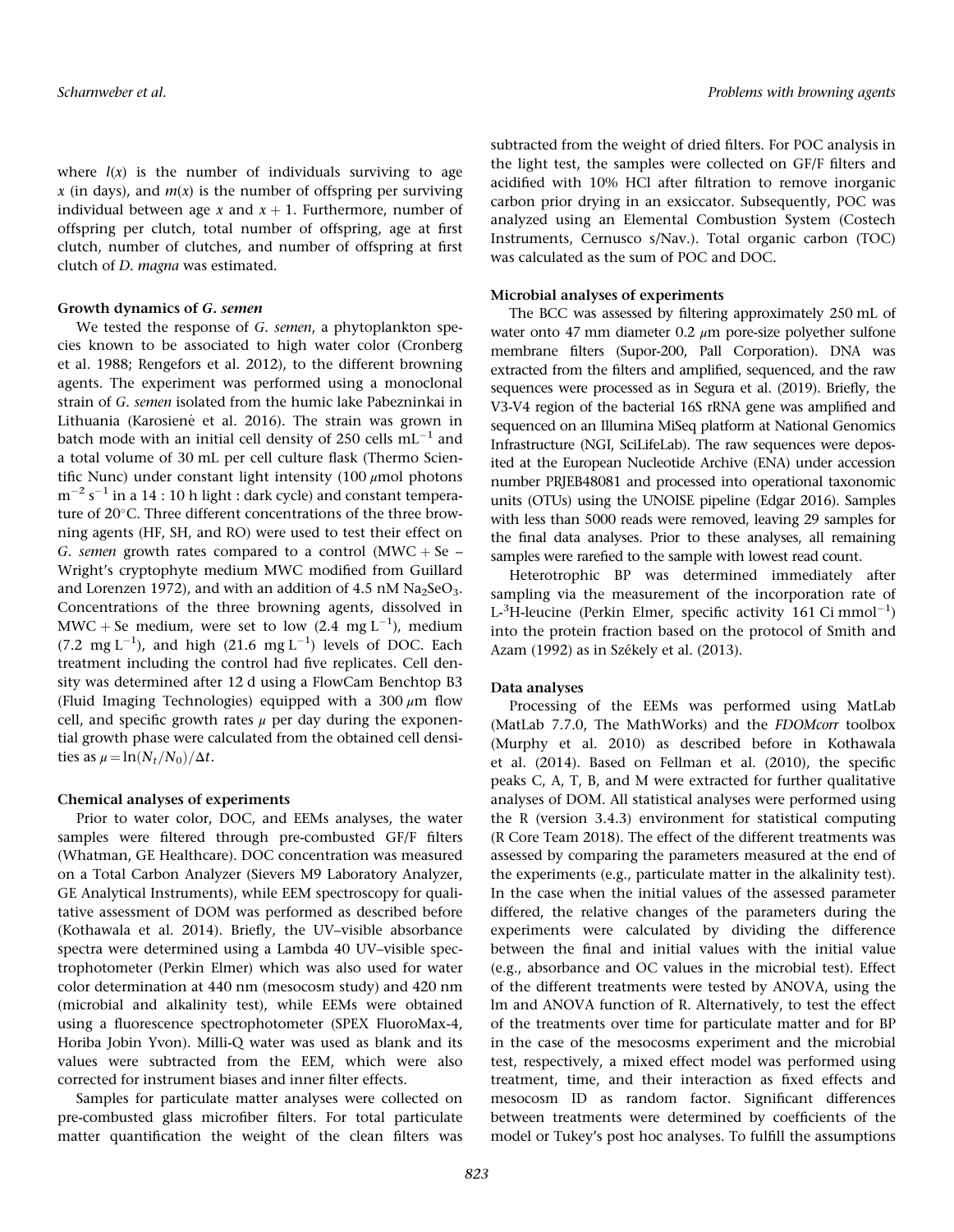of the applied ANOVAs, data were log-transformed when necessary (number of offspring at first clutch of D. magna,  $Abs<sub>420</sub>$ , DOC, POC in the microbial test, particulate matter in soft water of the alkalinity test), or inverse-transformed (age at first clutch of D. magna).

Ordination of multivariate data was implemented by nonmetric multidimensional scaling (NMDS) with Euclidean and Bray–Curtis dissimilarity indexes for the change in the specific peaks of EEMs (i.e., difference between initial and final A, B, C, M, and T peaks) and bacterial OTUs at the end of the experiment, respectively. The effect of the different treatments was assessed by permutational analyses of variances (PERMANOVA, 999 permutations) on balanced designs to avoid potential problems from heterogeneous dispersions (Anderson and Walsh 2013). All multivariate analyses were performed using the vegan package of R version 3.6.1. (Oksanen et al. 2017).

## Assessment

## Chemical characterization of browning agents

Compared to SH and RO, HF had elevated levels of aluminum, iron and sodium, while SH had higher concentrations of calcium compared to HF and RO, and higher aluminum and iron than the RO (Table 2).

NMR showed that HF and SH are both characterized by high abundance of aromatic protons in comparison to SRFA. The abundance of aliphatic "terpenoid-like" protons (0–1.6 ppm) was similar for all three, and SRFA had the highest abundance of carboxylic rich alicyclic material and carbohydrates (Supplementary figure Appendix 2).

HPSEC-HRMS indicated strong light absorbance properties over the chromatographic separation of all three browning agents (Supplementary figure Appendix 3). Only the SRFA sample contained ionizable material in the range 350–450 Da, where DOC is typically found to be at a maximum in mass spectrometric analyses of organic matter from aquatic environments. The elution time of this agent was typical for DOM using this method (Hawkes et al. 2019), between 9 and 12 min. This result indicates that HF and SH do not contain carboxylic acids, with mass 200–800 Da, which are typical for DOM from aquatic environments—and this corresponds well to the NMR data, as these mixtures also contained little carboxylic rich alicyclic material (Hertkorn et al. 2006). Instead, they are constituted by higher molecular weight aromatic

compounds, which may explain their lower solubility and tendency to coagulate (Patriarca et al. 2020).

#### Abiotic effects: Water color and particle formation

In the mesocosm study, as expected, the addition of all browning agents (i.e., HF, RO, and  $HF + RO$ ) increased water color compared to the control (repeated measures ANOVA  $F_{3,75} = 1532$ ,  $p < 0.001$ ) and the increase was the most substantial for the treatments containing HF (i.e., HF and HF + RO; Fig. 1a; Appendix 4). However, the color darkening effect of the browning agents decreased with time (effect of sampling time:  $F_{4,75} = 4.768$ ,  $p = 0.002$ ) and the most substantial changes were detected at the beginning of the experiment between the first and the second sampling (Fig. 1a). Particulate matter concentrations also varied among treatments (repeated measures ANOVA:  $F_{3,16} = 73.1, p < 0.001$ ) with the highest concentrations also measured in the HF treatments (Fig. 1b). Furthermore, particulate matter concentrations changed over time (repeated measures ANOVA:  $F_{4,64} = 5.1$ ,  $p < 0.001$ ) with HF treatments showing increasing particulate matter concentration until the third sampling.

In the microbial test using water from Lake Erken, the different carbon treatments (HF, RO, HF  $+$  RO, and control), the light treatment, and the interaction of the two all had a significant but variable effect on the change in water color and OC concentrations (Table 3). Although there was an initial DOC gradient among the carbon treatments (control  $\langle HF < RO < HF + RO \rangle$ , the identified patterns of change for DOC, POC, TOC, and color both in light and dark were inconsistent with this initial concentration gradient with the exception of the change of color in dark (Fig. 2). POC was affected by the light treatment, and the interaction of the light treatment and the carbon treatments (Table 3). In the dark incubations, there was no significant decrease in the water color in any of the treatments (Fig. 2, original absorbance values in Supplementary Figure Appendix 5 and statistical tests in Supplementary Material Appendix 6a/I). In the light treatments, water color decreased in all treatments and the decrease was significantly higher in the HF amended treatments (HF and  $HF + RO$ ), than in the RO or control treatments (Fig. 2a; Supplementary Material Appendix 6a/I). Regarding POC concentration changes, in the dark, the carbon amended samples showed POC increase but this was not significantly different from the relative changes of the control samples under the same conditions (Fig. 2b; Supplementary Material Appendix

**Table 2.** Chemical composition of HuminFeed, SuperHume, and reverse osmosis dry extracts in  $\mu$ g (mg C added) $^{-1}$ . LOD, limit of detection.

| <b>Browning agent</b> | Al    | As                                                                                                                                                                           |      | Cu                                                                                                                                  | Fe     | Na     | Ni                                                                           |         |                     |
|-----------------------|-------|------------------------------------------------------------------------------------------------------------------------------------------------------------------------------|------|-------------------------------------------------------------------------------------------------------------------------------------|--------|--------|------------------------------------------------------------------------------|---------|---------------------|
| HuminFeed             | 79.31 | 0.078                                                                                                                                                                        | 19.9 | 0.061                                                                                                                               | 24.016 | 41.576 | 0.097                                                                        | 0.265   | 0.045               |
| SuperHume             | 10.81 | <lod< td=""><td>84.9</td><td><lod< td=""><td>8.504</td><td>.389</td><td><lod< td=""><td>0.021</td><td><math>&lt;</math>LOD</td></lod<></td></lod<></td></lod<>               | 84.9 | <lod< td=""><td>8.504</td><td>.389</td><td><lod< td=""><td>0.021</td><td><math>&lt;</math>LOD</td></lod<></td></lod<>               | 8.504  | .389   | <lod< td=""><td>0.021</td><td><math>&lt;</math>LOD</td></lod<>               | 0.021   | $<$ LOD             |
| Reverse osmosis       | 0.79  | <lod< td=""><td>45.3</td><td><lod< td=""><td>.896</td><td>8.689</td><td><lod< td=""><td><math>&lt;</math>LOD</td><td><lod< td=""></lod<></td></lod<></td></lod<></td></lod<> | 45.3 | <lod< td=""><td>.896</td><td>8.689</td><td><lod< td=""><td><math>&lt;</math>LOD</td><td><lod< td=""></lod<></td></lod<></td></lod<> | .896   | 8.689  | <lod< td=""><td><math>&lt;</math>LOD</td><td><lod< td=""></lod<></td></lod<> | $<$ LOD | <lod< td=""></lod<> |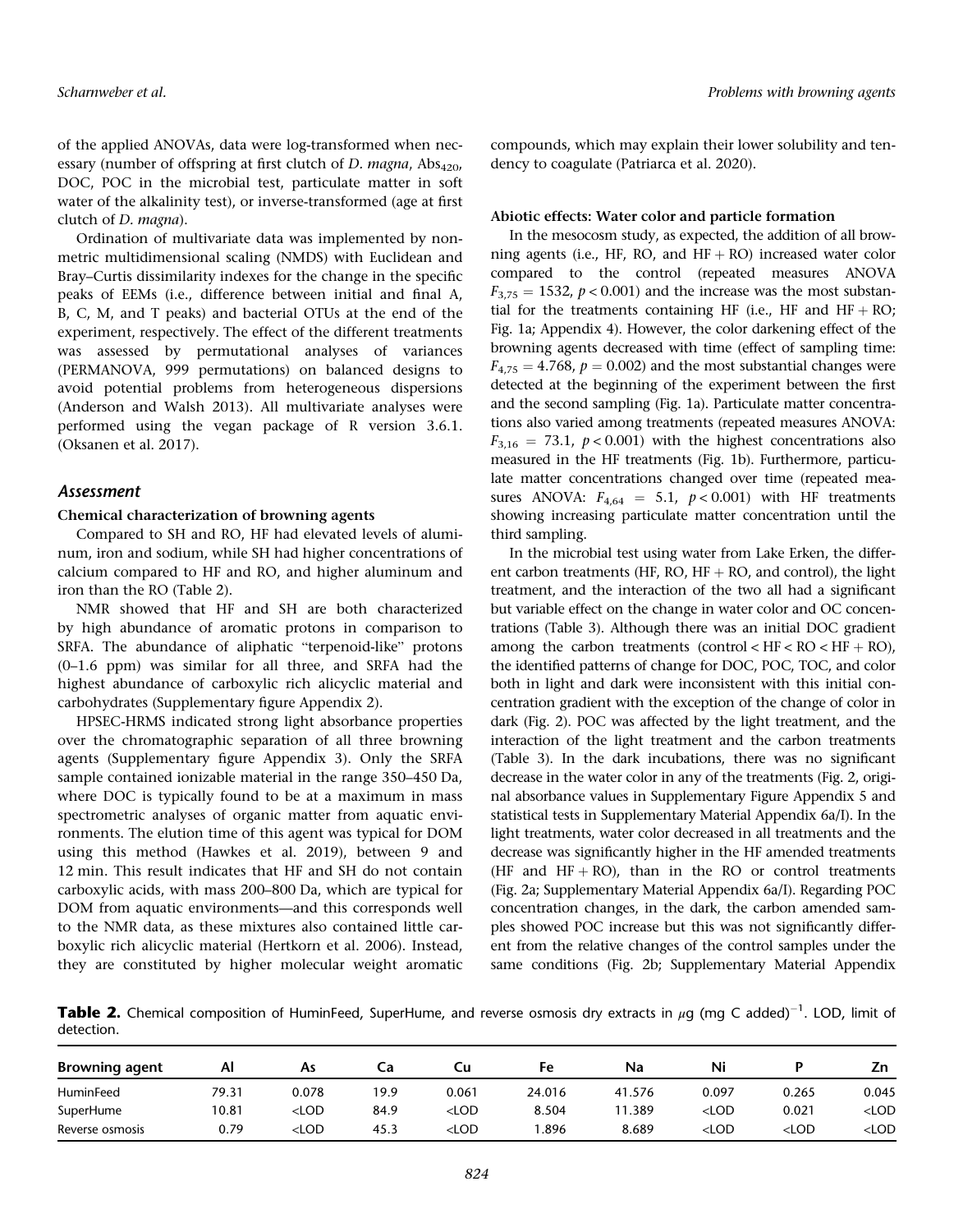

Fig 1. Changes and differences of (a) water color (Abs<sub>440</sub>) and (b) particulate matter concentrations of four different browning agent treatments (control, HF, RO, and the mix of the two  $[HF + RO]$ ) during the 4 weeks of the mesocosm study.

6a/I). Meanwhile, in the light POC significantly increased in all treatments compared to the dark controls with the highest increases in the samples with added RO (i.e.,  $HF + RO$  and RO) (Fig. 2b; Supplementary Material Appendix 6a/II). However, when DOC was considered or DOC and POC together as TOC, the picture was different. DOC loss was detected in all treatments (Fig. 2c), while TOC loss was detected in all treatments but the control in light (Fig. 2d). In dark, the highest relative loss of both DOC and TOC was measured for the control and RO treatments. However, in the light incubations, the detected DOC and TOC loss showed opposite pattern to the dark

treatment with the highest losses seen in the two HF treatments (i.e., HF and  $HF + RO$ ) (Fig. 2c,d). Thus, when the results of the different carbon analyses are combined, it is clear that while DOC decreased in all treatments (Supplementary Material Appendix 7), in most cases this could not be explained solely by POC increase as TOC concentration also decreased (Fig. 2b–d). The only exceptions were the HF amended treatments in dark and the control treatment in light where no significant TOC decrease was detected (Supplementary Material Appendix 8).

In the case of the hard water incubations (i.e., water from Lake Erken), particulate matter was significantly affected by both the different added agents (i.e., HF, SH, and RO) and the light conditions but not the interaction of the two types of treatments (Table 3). In both dark and light incubations, the highest increase of particulate matter was measured for treatments with leonardite products (i.e., HF and SH). Although overall, the particulate matter increase was significantly higher in light than in dark, the difference between the dark and light treatment of the corresponding browning agent treatment pairs (e.g., HF in dark compared to HF in light) was not significant (Fig. 2d; Supplementary Material Appendix 6b/I). Unfortunately, the number of replicates decreased from 48 to 41 in the alkalinity test due to bottles breaking during the light incubations. In the case of soft water (i.e., water from Lake Ljustjärn) only the browning agents had a significant effect on the changes of particulate matter, but not the light treatment or the interaction of the two treatments (Table 3). The impact of browning agents was primarily driven by an outlier value in the light HF treatment (Fig. 2e). However, no significant differences between pairwise comparisons could be detected (Supplementary Material Appendix 6b/II).

## Abiotic effects: Qualitative DOM changes based on EEMs

The PERMANOVA of the change of extracted EEM peaks during the microbial and alkalinity tests revealed significant differences between the samples depending on the browning agents (levels: control, HF, HF + RO, RO, and SH), water

Table 3. Water color changes (absorbance at 420 nm) and flocculation occurring in treatments of the different browning agents (HuminFeed, SuperHume, and reverse osmosis). Results of ANOVAs from the microbial and alkalinity test. Bold font depicts significant effects with  $p < 0.05$ .

|             |                      | <b>Microbial test</b> |                  |         |       |         |       |         | <b>Alkalinity test</b>           |         |                                          |       |
|-------------|----------------------|-----------------------|------------------|---------|-------|---------|-------|---------|----------------------------------|---------|------------------------------------------|-------|
|             | Abs <sub>420</sub> * |                       | POC <sup>*</sup> |         | DOC*  |         | TOC   |         | Particulate matter<br>hard water |         | <b>Particulate matter</b><br>soft water* |       |
|             |                      | D                     |                  | D       |       | D       |       | Ŋ       |                                  |         |                                          | D     |
| Agent       | 24.02                | < 0.001               | 1.829            | 0.188   | 48.54 | < 0.001 | 21.71 | < 0.001 | 84.25                            | < 0.001 | 4.261                                    | 0.027 |
| Light       | 352.9                | < 0.001               | 42.15            | < 0.001 | 78.75 | < 0.001 | 46.39 | < 0.001 | 8.934                            | 0.011   | 0.821                                    | 0.381 |
| Interaction | 19.37                | < 0.001               | 8.173            | 0.002   | 50.36 | < 0.001 | 38.06 | < 0.001 | 2.202                            | 0.141   | 1.180                                    | 0.355 |

\*Log-transformed data.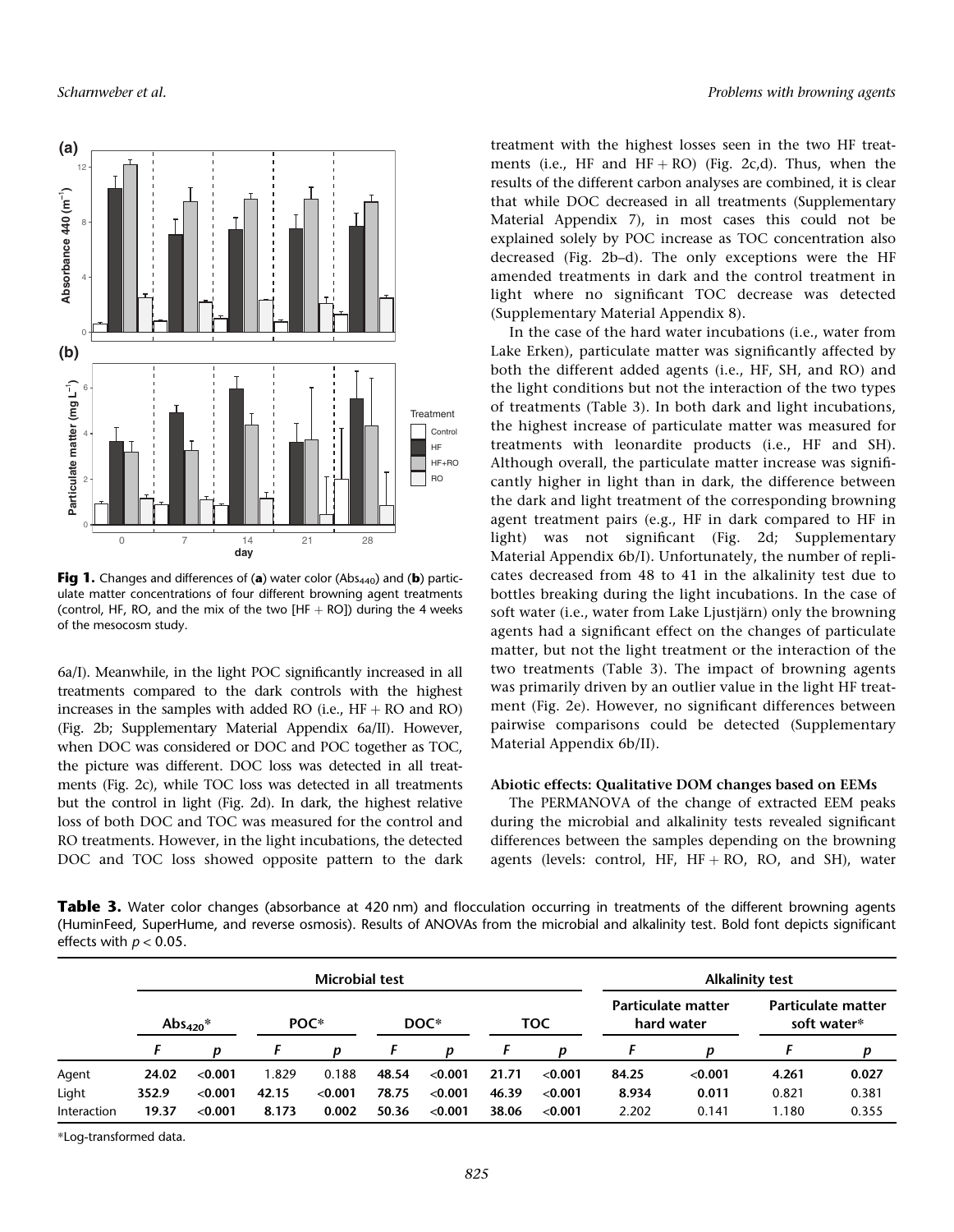

Fig 2. Changes in measured abiotic parameters throughout the microbial (22 d) and alkalinity test (14 d) under dark and light treatments using different browning agents (control, RO, HF, SH, the mix of HF and RO [HF + RO]). For the microbial test, (a) changes in water color (Abs<sub>420</sub>), (b) POC, (c) DOC, and (d) TOC; and for the alkalinity test, changes in particulate matter in (e) hard water and (f) soft water are shown. Browning agent treatments with the same letter are not significantly different.

hardness and the interaction of these two factors with light (Supplementary Material Appendix 9). The largest difference between treatments was detected for the peak related to substances with high molecular weight and aromatic humic nature (Peak A), in which all the treatments including leonardite  $(HF + RO, HF, and SH)$  were distinct from the control in the light treatment in hard water (Supplementary Material Appendix 10a). Also the peak related to biological activity (Peak M) had the same trend with higher values detected for the treatments with leonardite in the light treatment in hard water, although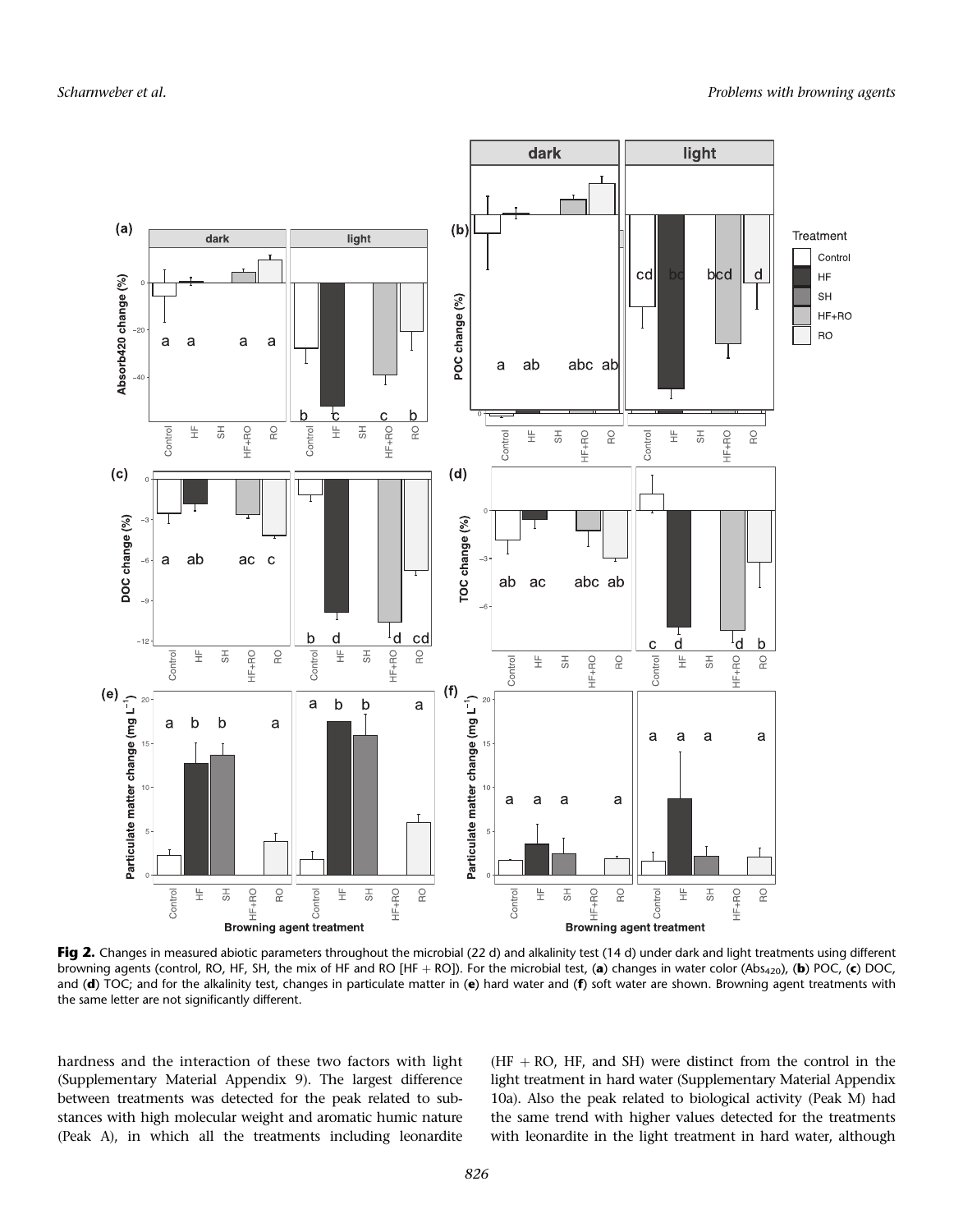

Fig 3. Ordination by NMDS of multivariate data. (a) Ordination generated using the differences between initial and final values (i.e., changes) of the main peaks of the EEM during the microbial and alkalinity test. (b) Ordination of the BCC at the end of the mesocosm experiment, and (c) at the end of the microbial test. Blue color represents control, brown represents leonardite browning agents (dark brown HF, light brown SH), green represents treatments containing RO (light green HF + RO, dark green RO). Empty symbols represent continuous dark treatment; filled symbols represent light exposed treatments. Hard water replicates are represented by triangle and square shaped points, while soft water samples are symbolized by round symbols.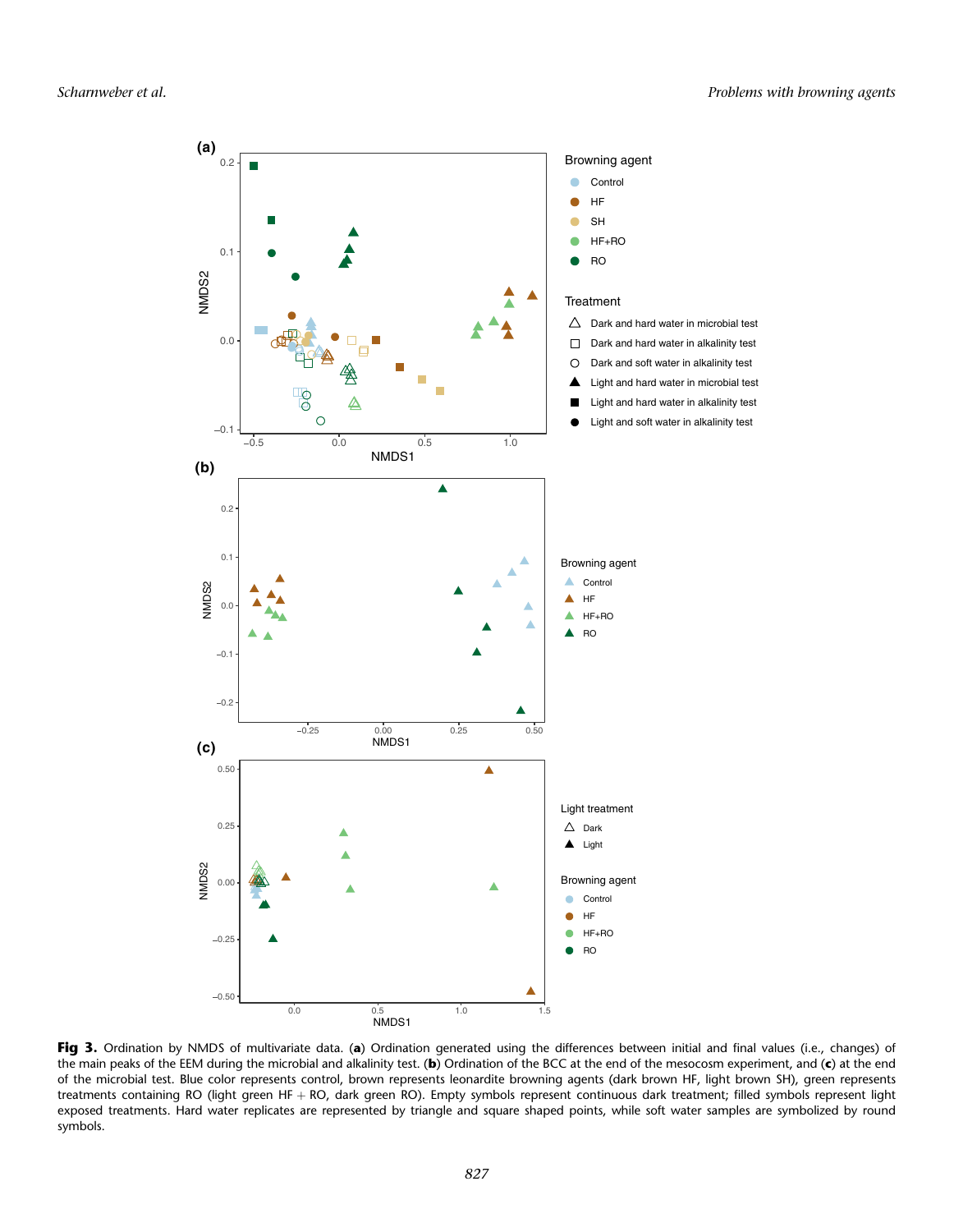

Fig 4. Changes in heterotrophic BP measured by <sup>3</sup>H-leucine incorporation during the microbial test for samples incubated in dark and light with different browning agents (control, HF, RO, and the mix of the two  $[HF + RO]$ ).

the difference was less pronounced than for the peak A (Supplementary Material Appendix 10b). This was supported by the NMDS plot (Fig. 3a), which also showed clear differences among the treatments as the samples in the light treatments diverged from the samples in the dark treatments and the direction of the divergence depended on the browning agent with leonardite treatments associated to divergence along the first axis of the NMDS and RO treatments diverging along the second axis of the plot. Furthermore, the divergence along the leonardite-associated axis depended on the hardness of the water with soft water treatments showing no substantial divergence from the corresponding dark incubation treatments. Finally, a lesser divergence appeared for the hard water leonardite treatments of the alkalinity test, where the light exposure was shorter than in the light test (7 compared to 22 d).

#### Biotic effects: BP and community composition

The PERMANOVA tests assessing the final bacterial community structure of both the mesocosms and the samples of the microbial test revealed substantial differences depending on the applied browning agent (Appendix 9). In addition, in the microbial test light and the interactions of light and browning agents were also significant. These results were supported by the NMDS plots of the two experiments (Fig. 3). Specifically, by the end of the mesocosms study, the primary difference between the bacterial communities depended on the addition of the leonardite product HF, with HF and  $HF + RO$  mesocosms being clearly separated from the Control and RO mesocosms along the first NMDS axis (Fig. 3b). Meanwhile, in the case of the microbial test, the interaction of light and the added browning agent was also reflected in the final bacterial community structure as visualized in the NMDS plot (Fig. 3c) and their taxonomic



Fig 5. Mean abundance ( $\pm$  standard error) of (a) Cladocera, and (b) Copepoda in the mesocosms with different browning agent treatments (control, HF, RO, and the mix of the two [HF  $+$  RO]), approximately 16 h after addition of the browning agents.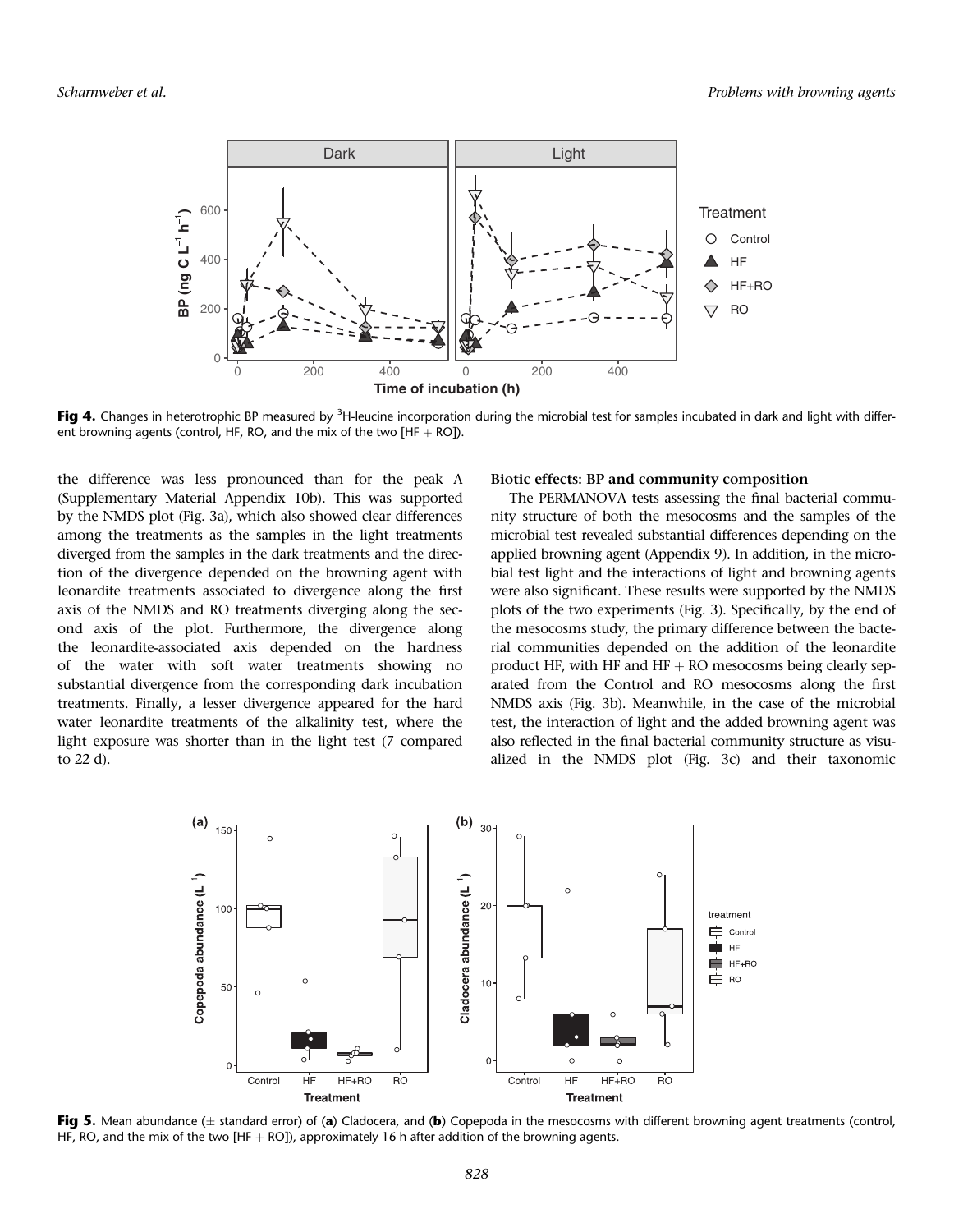composition (Appendix 11). The communities that were incubated in dark did not differ as substantially from each other as those incubated in light. Notably, the control samples in the light treatment remained very similar to the dark incubations. In addition, RO treatments showed only some minor differences in taxonomic composition and along the second axis of the NMDS, while the leonardite amended communities (i.e., HF and  $HF + RO$ ) in the light treatment were substantially different from the other treatments and also presented greater variation among replicates (Fig. 3c).

The heterotrophic BP measured during the light test also displayed different trends for the dark and light incubations (Fig. 4). The repeated measures ANOVA revealed significant effects of the different browning agent treatments (HF, RO, and  $HF + RO$ ) for both, the dark and light incubations (dark:  $F_{3,12} = 54.21$ ,  $p < 0.001$ ; light:  $F_{3,12} = 48.02$ ,  $p < 0.001$ ). However, in the case of the dark incubation, there were no significant time-related differences or differences from the interaction of time and browning agent treatment (time:  $F_{1,76} = 0.659$ ,  $p = 0.419$ ; time  $\times$  browning agent:  $F_{3,76} = 0.397$ ,  $p = 0.755$ ), while incubation in light resulted in time dependent differences (time:  $F_{1,76} = 16.71$ ,  $p = 0.001$ ; time  $\times$  browning agent:  $F_{3,76} = 2.588$ ,  $p = 0.059$ ). More precisely, at the beginning of both dark and light incubations and throughout the dark treatment, the lowest BP values were measured for the HF treatments and the highest for the RO followed by the  $HF + RO$  (Supplementary Material Appendix 12a). In the light, however, BP in the HF treatment continuously increased with time and exceeded the control values already on the fifth day (120 h). In addition, the  $HF + RO$  incubations also

showed different trends in light than in dark as they did not follow the declining trends of the RO incubations but instead became significantly higher by the end of the experiment (Supplementary Material Appendix 12b).

## Biotic effects: Zooplankton life history responses

The abundance of zooplankton was lower in mesocosms with HF (HF and  $HF + RO$ ) compared to RO and Control (Fig. 5), with overall significant treatment effects on the abundance of Cladocera (ANOVA:  $F_{3,16} = 4.4043$ ,  $p = 0.026$ ) and Copepoda (ANOVA:  $F_{3,16} = 11.86$ ,  $p < 0.001$ ). Coefficients of linear model depicted a significant lower abundance of Cladocera, and Copepoda in HF treatments (HF and  $HF + RO$ ) compared to control treatment, but the zooplankton abundances in the RO treatment were not significantly different to control (Supplementary Material Appendix 13a).

In the immobilization test, we could not observe any acute immobilization of *D. magna* during the 48-h test period in any of the treatments. However, the different browning agents affected the reproduction of D. magna over the course of 21 d. All individuals survived the experiments, but net reproductive rate, a measure that integrates fecundity, was highest in the control  $(64.1)$  and RO  $(57.7)$ , and lowest in SH  $(52.5)$  and HF (45.9) treatments. The average number of offspring per clutch differed significantly between the treatments (ANOVA:  $F_{3,25} = 8.786$ ,  $p < 0.001$ ), with significantly lower numbers in all three browning agent treatments compared to the Control (Fig. 6a; Supplementary Material Appendix 13b). The number of total offspring differed significantly between the treatments



Fig 6. Fitness of D. magna after a 21-day reproduction test cultured under different browning agent treatments (control, leonardite containing HF and SH, and RO). (a) Number of offspring per clutch and (b) total number of offspring during 21 d.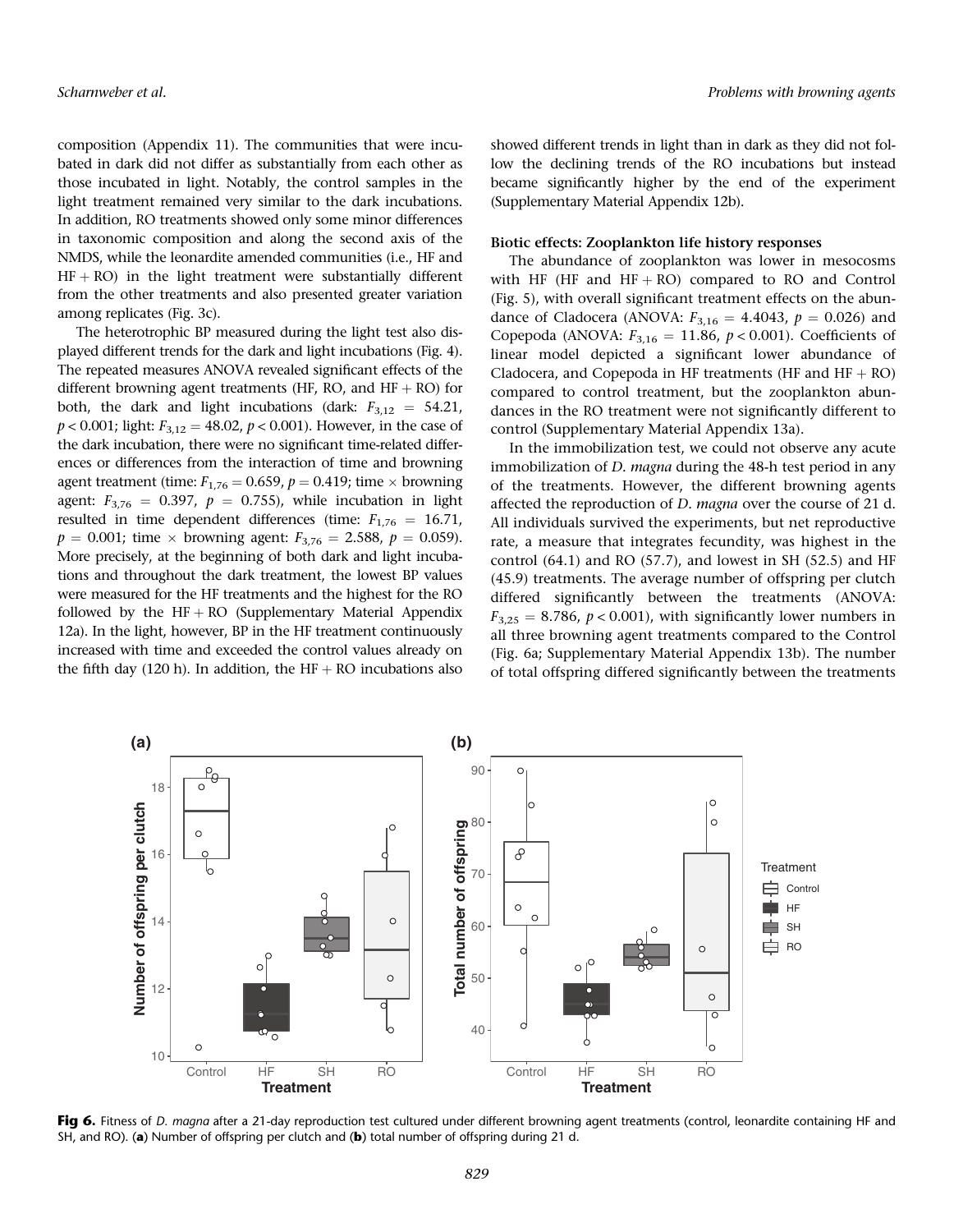

Fig 7. Growth rate of G. semen under different treatments of browning agents (control, leonardite containing HF and SH, and RO) applied at different concentrations (low, medium, high) after 12 d. Exclusion of high concentrations RO treatments due to flagellate contamination.

(ANOVA:  $F_{3,25} = 4.149$ ,  $p = 0.002$ ), with significantly lower number of offspring in the HF treatment compared to the Control (Fig. 6b; Supplementary Material Appendix 13c). No significant differences were found between the treatments for age at first clutch, number of clutches, or number of offspring at first clutch.

#### Biotic effects: Growth dynamics of G. semen

Unfortunately, replicates with high RO concentrations were contaminated by coccoid green algae likely originating from the humic stream and could not be included in the analysis. The factor browning agents had a significant effect on growth rate of *G. semen* after 12 d (ANOVA:  $F_{8,36}$ : 8.085,  $p < 0.001$ ; Fig. 7) and growth rate in replicates with medium concentrations of RO was significantly higher compared to the control, as indicated by the post hoc comparisons (Supplementary Material Appendix 14). Furthermore, the treatments with high concentrations of HF showed a significantly lower growth rate compared to the treatment with lower concentration. Post hoc comparisons did not show any significant effects with SH treatments, but a trend to a gradual increase of growth rates with increasing SH concentrations was visible (Fig. 7).

# **Discussion**

In this study, we evaluated the suitability of leonardite products and a DOM concentrate obtained from a local aquatic environment in experimental studies of browning of freshwater ecosystems. We found that while leonardite products are very effective in establishing a light environment that is similar to the browning of surface waters, they have

chemical characteristics that deviate from those of indigenous DOM. Consequently, we found that the leonardite product HF has biotic and abiotic effects that may bias conclusions on how browning affects ecosystems. Meanwhile, the tested DOM concentrate obtained from a local source via reverse osmosis was less efficient when it came to water color changes but had less adverse effects on water quality and biota.

#### Chemical characteristics of browning agents

Both HF and SH had higher concentrations of aluminum, iron, sodium, and phosphorus than RO. The multivalent cations,  $Al^{3+}$ ,  $Ca^{2+}$ , and  $Mg^{2+}$ , can stimulate particle formation and are applied as agents in drinking water purification (Matilainen et al. 2005). Although HF and SH are both leonardite products, they also had some differences with respect to the measured inorganic constituents. Browning agents had comparable calcium concentrations, but HF showed higher concentrations of all other analyzed ions. Of these, one of the most substantial differences was in aluminum, which was eight times higher in HF than in SH. Aluminum may be toxic for microbes and other organisms (Piña and Cervantes 1996), and toxicity increases with decreasing pH. In our experiments, both lake waters had neutral to alkaline pH, thus, toxicity of aluminum was limited. Furthermore, aluminum toxicity is connected to iron availability with low iron concentration leading to more severe toxic effects of aluminum. In HF, high aluminum was combined with high iron, and that together with high pH suggests low potential for toxic impacts. Finally, HF also had higher phosphorus and iron concentrations than SH, which, if bioavailable, could also stimulate microbial and phytoplankton growth.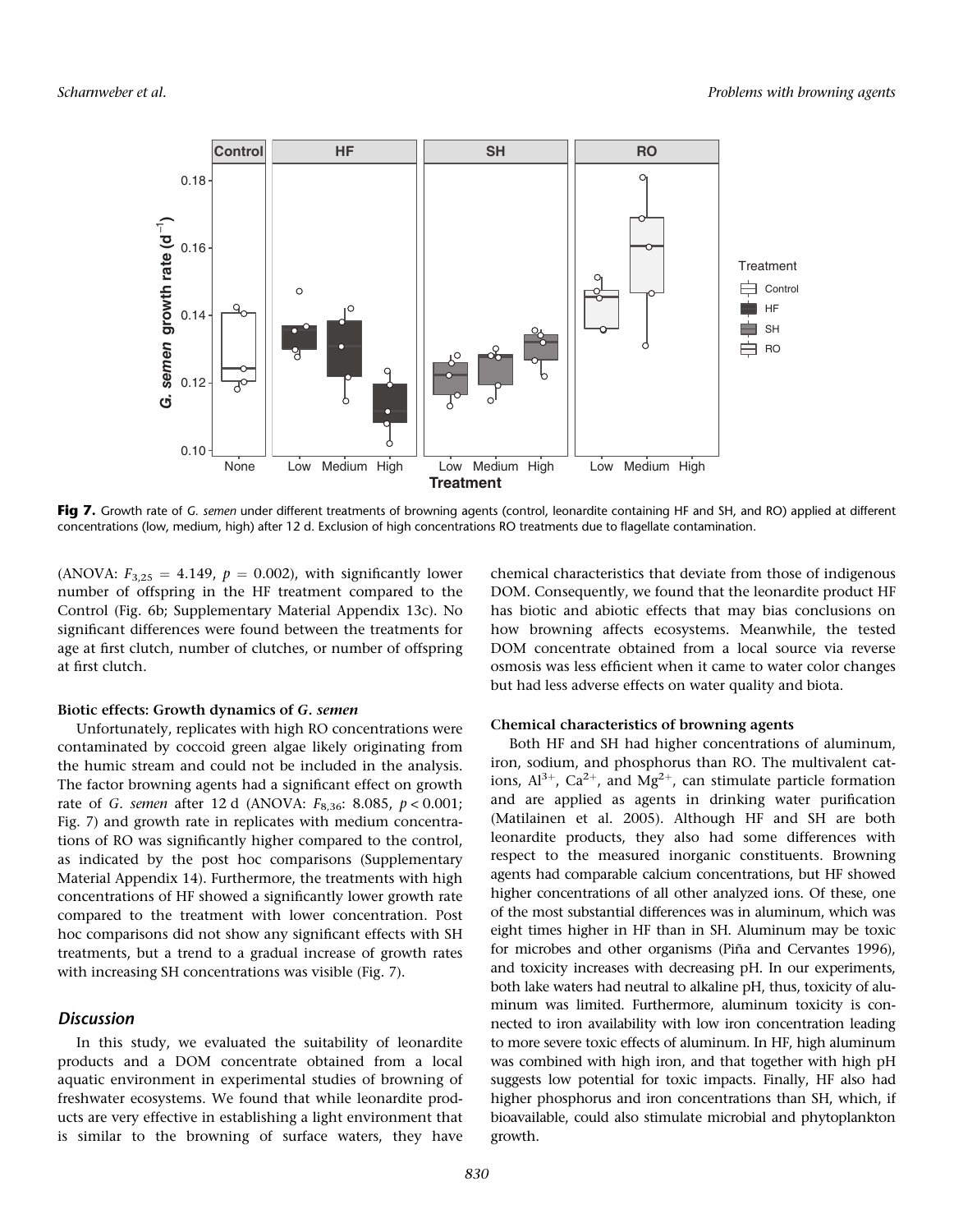The possible reasons for the variation in the composition between HF and SH could be that the leonardite used for their production comes from very different parts of the world (Germany vs. USA, respectively), and the fact that those are provided to the user in different forms. Therefore, it should be noted that especially when HF is used in manipulation studies, a range of compounds and elements are added that could provoke potential abiotic and biotic interactions. Characterization of organic constituents of browning agents by NMR and HPSEC-HRMS identified HF and SH as highly distinct from material typically observed in humic waters (e.g., SRFA from the Suwannee River), as they both lack freely dissolved carboxylic acids that are typical components of naturally occurring DOC.

## Abiotic effects and their consequences

Both the mesocosm study and the microbial test demonstrated that the addition of both HF and RO increases water color compared to controls, with the browning effects of HF being much stronger than the effects of RO. For HF, the browning effect decreased in our mesocosms in accordance with a previous experiment, in which a weekly restocking of HF was needed in order to maintain a constant water color (Urrutia-Cordero et al. 2017). We also detected a water color decrease over time in the microbial test, but in this experiment, this only happened for the samples incubated in light, suggesting that photochemical reactions caused the color loss. Notably, the effect of light was detected in borosilicate glass bottles behind conventional window glass, where light levels were moderate and light at wavelengths <400 nm is very limited. Hence, most of the light that is expected to induce photochemical reactions in natural DOC was absent (Koehler et al. 2016). As typical photosynthetic primary producers were absent from the microbial communities, biological photoreactions were also unlikely.

Besides photochemical reactions, particle formation of the browning agents and subsequent export through sedimentation could also have played a role in the loss of color, as we detected an increase in particulate matter in the mesocosms and in the alkalinity test as well as POC increase in the microbial test. The increase in particulate matter and POC was detected both in dark and light and in almost all treatments including most of the controls. The alkalinity test further showed that the increase of particulate material was the highest in treatments with leonardite agents in the hard Erken water suggesting an interaction between the browning agents and the different ion concentrations (i.e., alkalinity) of the lake waters. These results are in line with the findings of Lennon et al. (2013) who estimated a loss of 5–12% of the total mass of SH due to particle formation. In the microbial test, the significant effect of light on POC change was caused by higher POC formation in the control and RO samples, while the extent of relative POC change was similar in light and dark for the HF and  $HF + RO$  treatments. Meanwhile in the alkalinity test, the effect of light on particle formation was not significant for treatment pairs (e.g., SH in dark vs. SH in light). Overall, all these suggest that particle formation in the leonardite treatments was not affected by light making it unlikely that water color loss happened due to this process.

The microbial test provided a more likely explanation for the substantial loss in color detected for HF. The changes of TOC and DOC in the dark incubations showed that while all samples did decrease in DOC, this could be explained by flocculation only in the case of leonardite containing samples (i.e., HF and  $HF + RO$ ), while the control and the RO samples did experience organic carbon loss presumably due to mineralization of organic carbon through biodegradation. The lack of significant TOC loss in the HF treatments suggests that HF was not only inert as suggested by some users (Lebret et al. 2018), but may have been inhibitory to the biological processes that could have degraded the background organic carbon in the water used for the experiment. This idea of inhibitory effects of HF was further supported by the observations on BP. BP was low in the dark treatment of the microbial experiment, as the BP values of the HF samples remained below or close to the values of the control samples. Also, the values of the HF + RO were mostly below the samples containing RO agent only, further supporting the idea of inhibitory impact of HF to bacteria. This result also indicated that it is not possible to achieve a combined effect of the two kind of browning agents (i.e., HF: strong water color modification; RO: subsidy effect) by simply mixing them. Meanwhile, TOC loss was highest in light-exposed HF treatments (i.e., HF and  $HF + RO$ ) and the HF samples had an upward trend in BP throughout the experiment with BP of both, HF and  $HF + RO$  samples, being significantly higher at the end of the experiment compared to the other treatments. This suggests that exposure to light reduced the inhibitory effect of HF, and made it prone to mineralization, likely via bacterial degradation and photomineralization. Although not specifically tested in this experiment, such processes could occur in treatments with other leonardite products, for example, SH in a similar way.

The importance of light in determining the fate of the different agents utilized in our browning experiments was corroborated by the results of both the DOM quality assessed by EEMs and the BCC. The EEM comparison of the dark and light incubations of the microbial and alkalinity tests clearly demonstrated that the major qualitative changes in DOM depended on the exposure to light, and these changes were especially related to high molecular weight substances and substances related to biological activity. Furthermore, although all browning agents were impacted by light, it affected HF and SH differently from RO. As changes in fluorescence peaks in light were the smallest for the soft water samples, a possible explanation of the impact of light could be the fact that EEM spectroscopy probes only the quality of DOC, and not POC. Hence, EEM changes may at least in part reflect the transformation of DOC to POC due to flocculation. However, one of the most substantial differences in EEM profiles between light and dark incubations were detected in the HF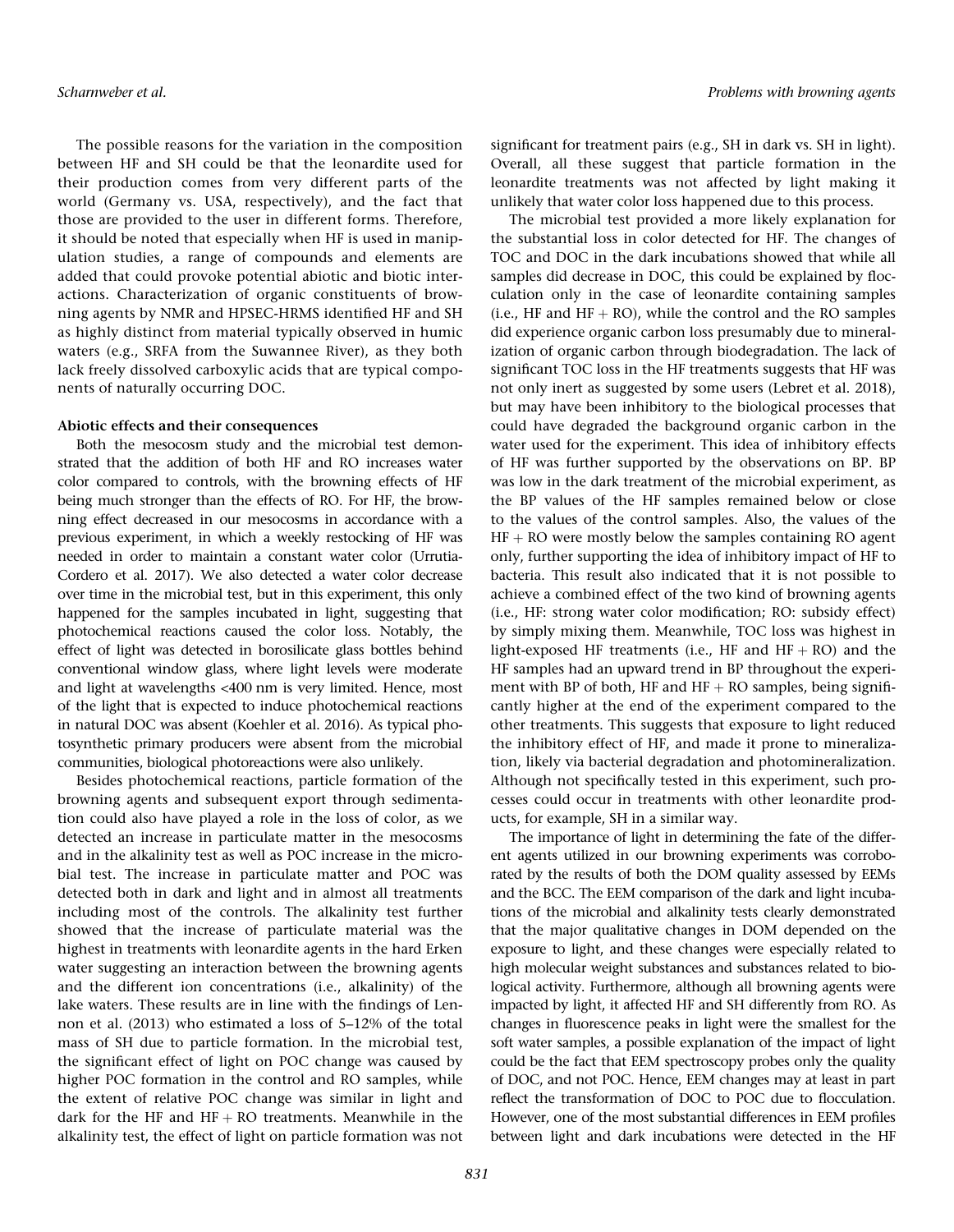samples of the microbial test where POC formation was unaffected by light. This further supports the idea that light exposure may have initiated substantial photochemical changes in the leonardite agents other than flocculation. In support of this hypothesis, we observed significant loss in color in the HF treatments but not in the RO treatments (Fig. 1a). These results agree with Lennon et al. (2013), who proposed that the leonardite product SH may be more prone to the loss of color than DOC found in natural lakes.

## Biotic effects: Bacterial responses

The light-induced change in DOM also affected the BCC. The structure of the bacterial communities that developed in the HF treatments (i.e., HF and  $HF + RO$  treatments of the mesocosms and light test) clearly showed that this agent modified the bacterial communities more drastically when exposed to light. The lack of such drastic differences in dark incubations suggests that the exposure to light is necessary for HF to become available for utilization by bacterial communities. This idea is supported by the results of the BP measurements as well as the results of the TOC changes during the same experiment. Combined these results suggest that light exposure increased the bioavailability of HF for heterotrophic bacteria and enhanced the mineralization of this organic carbon pool. Such potential mineralization of HF upon exposure to light substantially compromises the concept of its use as an inert "sunscreen" in browning experiments.

## Biotic effects: Zooplankton life history responses

In the reproduction experiment, we could not detect any stimulation of Daphnia growth by any of the tested browning agents. We therefore conclude that neither HF, SH, nor RO would act as a subsidy for zooplankton. On the contrary, all three browning agents had negative impacts on the zooplankton. The strongest impact was seen for HF, which in the mesocosms, reduced the abundance of Cladocera and Copepoda on average by the factor of five and nine, respectively, and had negative impacts on the reproduction of daphnids. One potential reason for the negative effects on Cladocera in the mesocosms could be the higher rates of particle formation observed in treatments with HF, which could interfere with the filter-feeding apparatus of the Cladocera, potentially compromising their feeding and digestion. However, this would not explain the detrimental effects on Copepoda observed in the mesocosms, as these are raptorial feeders (Brandl 2005). Another potential reason for the fitness impairments of HF on zooplankton could come from stress responses. In a previous study, D. magna responded to HF treatments with an increase in antioxidant capacity and oxidative damage, combined with a reduced amount of energy available (Saebelfeld et al. 2017).

Despite the strong impact of HF on the zooplankton in the mesocosms, it did not have a significant impact in the acute immobilization test of cultured D. magna, although similar concentrations were used. Possibly, D. magna, as one of the biggest freshwater Cladocera species, is more tolerant against harmful substances compared to the smaller species present in a natural cladoceran community (Koivisto 1995; Saebelfeld et al. 2017). Still, all browning agents had a negative impact on the average number of offspring per clutch in the reproduction experiment. The total number of offspring was significantly lower compared to the control only in HF, but there was a decreasing trend also for SH and RO, suggesting that those may also affect Daphnia reproduction. These results are in line with a previous study that reported delayed maturity and reduced number of offspring combined with stress induction in D. magna in experiments using HF at a slightly higher concentration (Saebelfeld et al. 2017). This study further reported no offspring production in D. longispina at high concentrations of HF (30 mg DOC  $L^{-1}$ ). Furthermore, Bouchnak and Steinberg (2013) saw a similar trend of decreased egg production in D. magna in the presence of HF, even at a concentration of 5 mg C  $L^{-1}$ , but at the same time they also found that the lifespan of the Cladocera increased. Nevertheless, there are also some earlier findings that contradict the negative effects of browning agents on zooplankton observed in our experiments. In a study testing SH, Lennon et al. (2013) did not find any evidence of negative effects of SH on fitness of D. pulex  $\times$  pulicaria clones, but in fact, reported a 10% increase in the intrinsic rate of increase in a life table experiment conducted with Daphnia. However, they note that the positive impact was marginal and that additional experiments are needed. Our combined results of the zooplankton testing suggest dramatic and negative effects of HF on the zooplankton community. This could result in strong direct and indirect effects on overall ecosystem processes with implications also for the fish and phytoplankton. Nonetheless, the underlying causes for the adverse effects of HF on zooplankton still remain elusive.

## Biotic effects: G. semen growth dynamics responses

The effects of all three browning agents on the growth rate of G. semen were tested, but no negative effects could be observed, not even at high concentrations. Overall, these results indicate high tolerance of G. semen to all three substances and demonstrate a lack of toxic effects. Sassenhagen et al. (2015) showed that G. semen growth rates were only slightly reduced when light intensity was dropped from 150 to 25  $\mu$ mol photons m<sup>-2</sup> s<sup>-1</sup>. In a mesocosm or alike, it is possible that the different browning agents could have a larger effect. Growth rates were higher in treatments with RO compared to the control. Unfortunately, the RO agents were contaminated with a green algae, demonstrating that the risk of contamination using RO can be considered high, and can be explained by its origin from an active aquatic environment. RO at intermediate concentrations furthermore showed the highest variation among replicates. Therefore, extra precautions must be taken when utilizing this agent.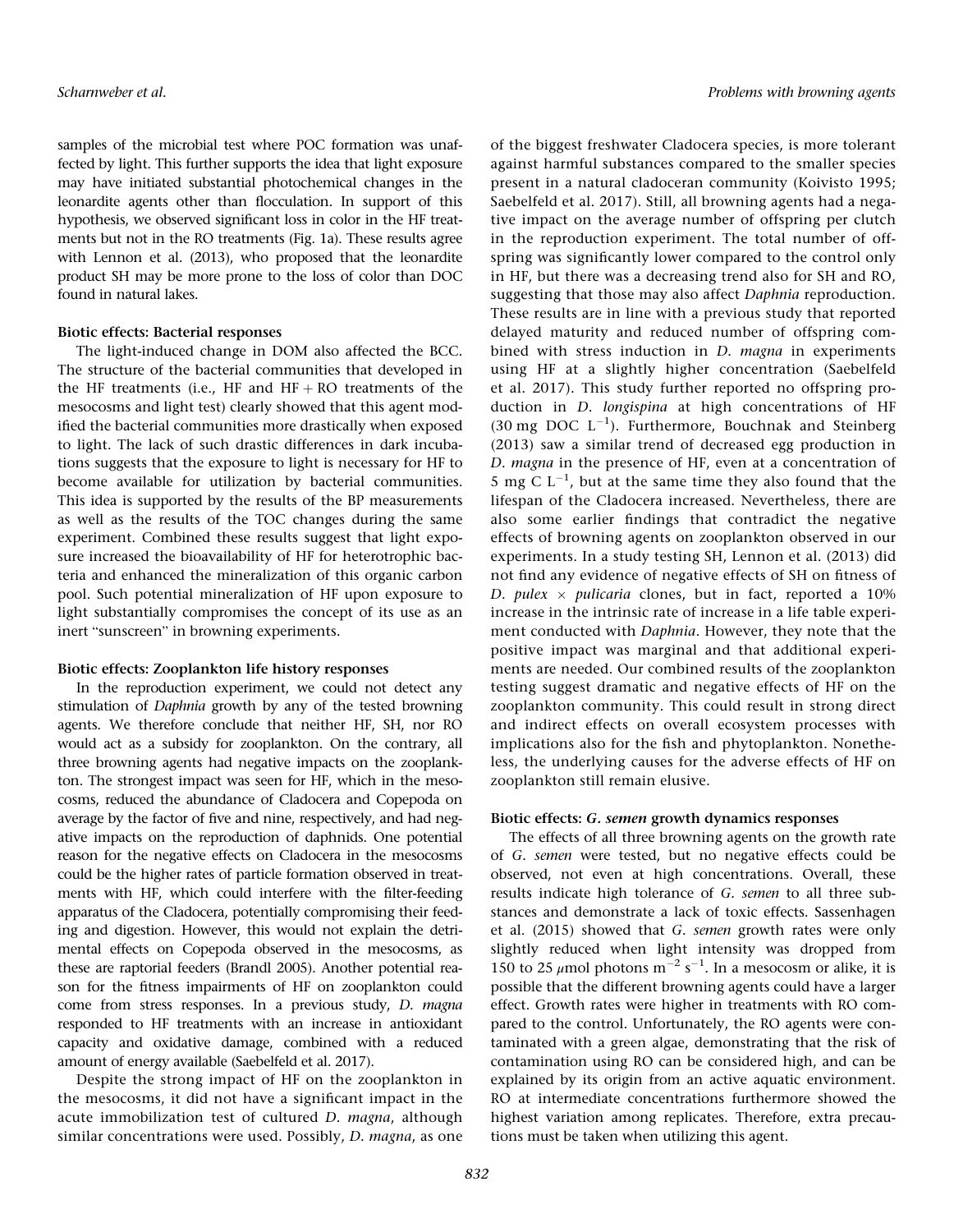# Conclusion

The purpose of this study was to evaluate the use of commercially available leonardite browning agents as an experimental analogue for indigenous DOC of terrestrial origin. Compared to RO, HF, and SH are biogeochemically highly distinct. These compounds are primarily used in experiments to mimic browning of natural waters, but our experiments with HF showed that the water color-modifying effect decreases gradually upon exposure to light. Our results suggest that besides the loss of color, light exposure also prompts other changes in DOM quality in leonardite products that lead to particulate matter formation. Furthermore, as tested for HF in light, organic carbon mineralization is enhanced, and alterations in the composition of bacterial communities are triggered. All light-induced changes substantially compromise the concept of using leonardite in browning experiments where it is expected to act as a practically inert, recalcitrant chromophore. Moreover, having chemical properties substantially different from the DOC associated with natural browning, it is also a questionable analogue of terrestrial DOC as a subsidy to aquatic ecosystems. However, as the severity of changes was related to water chemistry (e.g., alkalinity), even leonardite may be an acceptable alternative in some cases, specifically when considering the extensive work related to produce RO. For example, the extent of particle formation and the quality changes of DOM depended on the alkalinity of water with substantially fewer negative effects in soft than in hard water. Furthermore, all tested agents had negative impacts on zooplankton, with the most severe seen for HF. The impairments may be due to stress induction, but the exact mechanisms should be further investigated. Another specific problem that could arise from the use of DOM concentrates extracted from active ecosystems is the unintentional addition of local biota that as a biological contamination might bias the results of manipulation experiments, as seen from the green algae contamination in RO treatment of G. semen cultures.

In conclusion, our extensive tests of leonardite products raise multiple concerns especially on the suitability of HF as proxies for natural browning of freshwater ecosystems. Our experiments (this study, Attermeyer et al. 2019; Nydahl et al. 2019, Chaguaceda et al. unpubl.) show that it is feasible to prepare reverse osmosis concentrates for browning of several thousand liters. Hence, we recommend, (1) that browning agents derived from humic aquatic environments or soils, such as RO concentrates, should be prioritized at the laboratory scale and for mesocosms with careful consideration of potential biotic contaminations, and (2) where leonardite extracts are used, great attention should be paid to effects that may be atypical for indigenous browning agents.

# References

Abate, G., and J. C. Masini. 2003. Influence of pH and ionic strength on removal processes of a sedimentary humic acid in a suspension of vermiculite. Colloid Surf. A Physicochem. Eng. Asp. 226: 25–34. doi:[10.1016/S0927-7757\(03\)00418-7](https://doi.org/10.1016/S0927-7757(03)00418-7)

- Anderson, M. J., and D. C. I. Walsh. 2013. PERMANOVA, ANOSIM, and the mantel test in the face of heterogeneous dispersions: What null hypothesis are you testing? Ecol. Monogr. 83: 557–574. doi:[10.1890/12-2010.1](https://doi.org/10.1890/12-2010.1)
- Attermeyer, K., and others. 2019. Potential terrestrial influence on transparent exopolymer particle concentrations in boreal freshwaters. Limnol. Oceanogr. 64: 2455– 2466. doi:[10.1002/lno.11197](https://doi.org/10.1002/lno.11197)
- Bergström, A. K., and J. Karlsson. 2019. Light and nutrient control phytoplankton biomass responses to global change in northern lakes. Glob. Chang. Biol. 25: 2021–2029. doi: [10.1111/gcb.14623](https://doi.org/10.1111/gcb.14623)
- Bouchnak, R., and C. E. W. Steinberg. 2013. Algal diets and natural xenobiotics impact energy allocation in cladoc-erans. I. Daphnia magna. Limnologica 43: 434-440. doi[:10.](https://doi.org/10.1016/j.limno.2013.01.007) [1016/j.limno.2013.01.007](https://doi.org/10.1016/j.limno.2013.01.007)
- Brandl, Z. 2005. Freshwater copepods and rotifers: Predators and their prey. Hydrobiologia 546: 475–489. doi[:10.1007/](https://doi.org/10.1007/1-4020-4408-9_49) [1-4020-4408-9\\_49](https://doi.org/10.1007/1-4020-4408-9_49)
- Cole, J. J., and others. 2007. Plumbing the global carbon cycle: Integrating inland waters into the terrestrial carbon budget. Ecosystems 10: 171–184. doi[:10.1007/s10021-006-9013-8](https://doi.org/10.1007/s10021-006-9013-8)
- Cronberg, G., G. Lindmark, and S. Björk. 1988. Mass development of the flagellate Gonyostomum semen (Raphidophyta) in Swedish forest lakes—an effect of acidification? Hydrobiologia 161: 217–236. doi[:10.1007/BF00044113](https://doi.org/10.1007/BF00044113)
- Drake, T. W., P. A. Raymond, and R. G. M. Spencer. 2018. Terrestrial carbon inputs to inland waters: A current synthesis of estimates and uncertainty. Limnol. Oceanogr. Lett. 3: 132–142. doi[:10.1002/lol2.10055](https://doi.org/10.1002/lol2.10055)
- Edgar, R. 2016. UNOISE2: Improved error-correction for Illumina 16S and ITS amplicon sequencing. BioXRiv. doi: [10.1101/081257](https://doi.org/10.1101/081257)
- Fee, E. J., R. E. Hecky, S. E. M. Kasian, and D. R. Cruikshank. 1996. Effects of lake size, water clarity, and climatic variability on mixing depths in Canadian Shield lakes. Limnol. Oceanogr. 41: 912–920. doi:[10.4319/lo.1996.41.5.0912](https://doi.org/10.4319/lo.1996.41.5.0912)
- Fellman, J. B., E. Hood, and R. G. M. Spencer. 2010. Fluorescence spectroscopy opens new windows into dissolved organic matter dynamics in freshwater ecosystems: A review. Limnol. Oceanogr. 55: 2452–2462. doi[:10.4319/](https://doi.org/10.4319/lo.2010.55.6.2452) [lo.2010.55.6.2452](https://doi.org/10.4319/lo.2010.55.6.2452)
- Geddes, P. 2009. Decoupling carbon effects and UV protection from terrestrial subsidies on pond zooplankton. Hydrobiologia 628: 47–66. doi[:10.1007/s10750-009-9745-5](https://doi.org/10.1007/s10750-009-9745-5)
- Guillard, R. R. L., and C. J. Lorenzen. 1972. Yellow-green algae with chlorophyllide c. J. Phycol. 8: 10–14. doi[:10.1111/j.](https://doi.org/10.1111/j.1529-8817.1972.tb03995.x) [1529-8817.1972.tb03995.x](https://doi.org/10.1111/j.1529-8817.1972.tb03995.x)
- Guillemette, F., S. L. McCallister, and P. A. del Giorgio. 2016. Selective consumption and metabolic allocation of terrestrial and algal carbon determine allochthony in lake bacteria. ISME J. 10: 1373–1382. doi[:10.1038/ismej.2015.215](https://doi.org/10.1038/ismej.2015.215)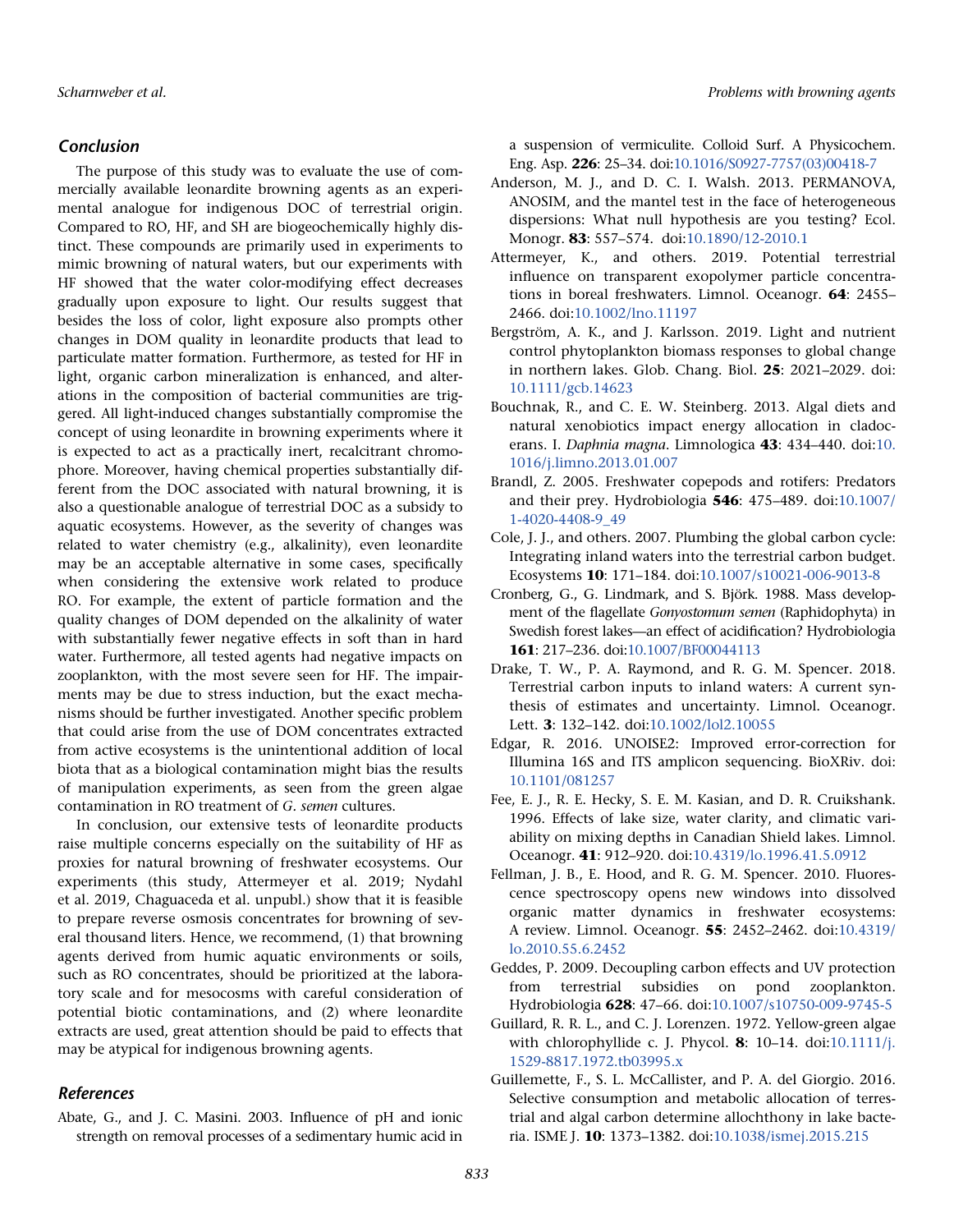- Hawkes, J. A., P. J. R. Sjöberg, J. Bergquist, and L. J. Tranvik. 2019. Complexity of dissolved organic matter in the molecular size dimension: insights from coupled size exclusion chromatography electrospray ionisation mass spectrometry. Faraday Discussion. doi:[10.1039/C8FD00222C](https://doi.org/10.1039/C8FD00222C)
- Hertkorn, N., R. Benner, M. Frommberger, P. Schmitt-Koppline, M. Witt, K. Kaiser, A. Kettrup, J. Hedges, and H. Harvey. 2006. Characterization of a major refractory component of marine dissolved organic matter. Geochimica et Cosmochimica Acta. 70(12):2990–3010. doi: [10.1016/j.gca.2006.03.021](https://doi.org/10.1016/j.gca.2006.03.021)
- Karosienė, J., J. Kasperovičienė, J. Koreivienė, K. Savadova, and I. Vitonyte. 2016. Factors promoting persistence of the \_ bloom-forming Gonyostomum semen in temperate lakes. Limnologica 60: 51–58. doi:[10.1016/j.limno.2016.05.009](https://doi.org/10.1016/j.limno.2016.05.009)
- Kellerman, A. M., T. Dittmar, D. N. Kothawala, and L. J. Tranvik. 2014. Chemodiversity of dissolved organic matter in lakes driven by climate and hydrology. Nat. Commun. 5: 8. doi:[10.](https://doi.org/10.1038/ncomms4804) [1038/ncomms4804](https://doi.org/10.1038/ncomms4804)
- Kelly, P. T., C. Solomon, B. Weidel, and S. E. Jones. 2014. Terrestrial carbon is a resource, but not a subsidy, for lake zooplankton. Ecology. 95: 1236–1242. doi:[10.1890/13-1586.1](https://doi.org/10.1890/13-1586.1)
- Kirk, J. T. O. 2011. Light and photosynthesis in aquatic ecosystems. Cambridge Univ. Press.
- Koehler, B., E. Broman, and L. J. Tranvik. 2016. Apparent quantum yield of photochemical dissolved organic carbon mineralization in lakes. Limnol. Oceanogr. 61: 2207–2221. doi:[10.1002/lno.10366](https://doi.org/10.1002/lno.10366)
- Koivisto, S. 1995. Is Daphnia magna an ecologically representatative zooplankton species in toxicity tests? Environ. Pollut. 90: 263–267. doi:[10.1016/0269-7491\(95\)](https://doi.org/10.1016/0269-7491(95)00029-q) [00029-q](https://doi.org/10.1016/0269-7491(95)00029-q)
- Kothawala, D. N., C. A. Stedmon, R. A. Müller, G. A. Weyhenmeyer, S. J. Köhler, and L. J. Tranvik. 2014. Controls of dissolved organic matter quality: Evidence from a largescale boreal lake survey. Glob. Chang. Biol. 20: 1101–1114. doi[:10.1111/gcb.12488](https://doi.org/10.1111/gcb.12488)
- Kritzberg, E. S., and others. 2014. Warming and browning of lakes: Consequences for pelagic carbon metabolism and sediment delivery. Freshw. Biol. 59: 325–336. doi[:10.1111/](https://doi.org/10.1111/fwb.12267) [fwb.12267](https://doi.org/10.1111/fwb.12267)
- Lebret, K., S. Langenheder, N. Colinas, Ö. Östman, and E. S. Lindström. 2018. Increased water colour affects freshwater plankton communities in a mesocosm study. Aquat. Microb. Ecol. 81: 1–17. doi:[10.3354/ame01858](https://doi.org/10.3354/ame01858)
- Lennon, J. T., and K. L. Cottingham. 2008. Microbial productivity in variable resource environments. Ecology 89: 1001–1014. doi[:10.1890/07-1380.1](https://doi.org/10.1890/07-1380.1)
- Lennon, J. T., S. K. Hamilton, M. E. Muscarella, A. S. Grandy, K. Wickings, and S. E. Jones. 2013. A source of terrestrial organic carbon to investigate the browning of aquatic ecosystems. PLoS One 8: e75771. doi[:10.1371/journal.pone.](https://doi.org/10.1371/journal.pone.0075771) [0075771](https://doi.org/10.1371/journal.pone.0075771)
- Matilainen, A., N. Lindqvist, and T. Tuhkanen. 2005. Comparison of the efficiency of aluminium and ferric sulphate in the removal of natural organic matter during drinking water treatment process. Environ. Technol. 26: 867–875. doi:[10.1080/09593332608618502](https://doi.org/10.1080/09593332608618502)
- Meinelt, T., and others. 2007. Reduction in vegetative growth of the water mold Saprolegnia parasitica (Coker) by humic substance of different qualities. Aquat. Toxicol. 83: 93–103. doi:[10.1016/j.aquatox.2007.03.013](https://doi.org/10.1016/j.aquatox.2007.03.013)
- Monteith, D. T., and others. 2007. Dissolved organic carbon trends resulting from changes in atmospheric deposition chemistry. Nature 450: 537–U539. doi[:10.1038/](https://doi.org/10.1038/nature06316) [nature06316](https://doi.org/10.1038/nature06316)
- Moran, M. A., and R. G. Zepp. 1997. Role of photoreactions in the formation of biologically labile compounds from dissolved organic matter. Limnol. Oceanogr. 42: 1307–1316. doi:[10.4319/lo.1997.42.6.1307](https://doi.org/10.4319/lo.1997.42.6.1307)
- Mostovaya, A., J. A. Hawkes, B. Köhler, T. Dittmar, and L. J. Tranvik. 2017. Emergence of the reactivity continuum of organic matter from kinetics of a multitude of individual molecular constituents. Environ. Sci. Technol. 51: 11571–11579. doi: [10.1021/acs.est.7b02876](https://doi.org/10.1021/acs.est.7b02876)
- Murphy, K. R., K. D. Butler, R. G. M. Spencer, C. A. Stedmon, J. R. Boehme, and G. R. Aiken. 2010. Measurement of dissolved organic matter fluorescence in aquatic environments: An interlaboratory comparison. Environ. Sci. Technol. 44: 9405–9412. doi[:10.1021/es102362t](https://doi.org/10.1021/es102362t)
- Muscarella, M. E., S. E. Jones, and J. T. Lennon. 2016. Species sorting along a subsidy gradient alters bacterial community stability. Ecology 97: 2034–2043. doi[:10.1890/15-2026.1](https://doi.org/10.1890/15-2026.1)
- Nydahl, A. C., and others. 2019. Colored organic matter increases  $CO<sub>2</sub>$  in meso-eutrophic lake water through altered light climate and acidity. Limnol. Oceanogr. 64: 744–756. doi:[10.1002/lno.11072](https://doi.org/10.1002/lno.11072)
- Oksanen, J., R. Kindt, P. Legendre, P. R. Minchin, R. B. O'Hara, G. L. Simpson, P. Solymos, M. H. H. Stevens, and H. Wagner. 2013. Vegan: Community Ecology Package. R package version 2.0-6. http://CRAN.R-project.org/ package/vegan.
- Patriarca, C., and others. 2020. Investigating the ionization of dissolved organic matter by electrospray. Anal. Chem. 92: 14210–14218. doi[:10.1021/acs.analchem.0c03438](https://doi.org/10.1021/acs.analchem.0c03438)
- Peura, S., and others. 2014. Enhanced greenhouse gas emissions and changes in plankton communities following an experimental increase in organic carbon loading to a humic lake. Biogeochemistry 118: 177–194. doi[:10.1007/s10533-](https://doi.org/10.1007/s10533-013-9917-2) [013-9917-2](https://doi.org/10.1007/s10533-013-9917-2)
- Piña, R. G., and C. Cervantes. 1996. Microbial interactions with aluminium. Biometals 9: 311–316. doi[:10.1007/BF00817932](https://doi.org/10.1007/BF00817932)
- Porcal, P., P. J. Dillon, and L. A. Molot. 2013. Photochemical production and decomposition of particulate organic carbon in a freshwater stream. Aquat. Sci. 75: 469–482. doi[:10.](https://doi.org/10.1007/s00027-013-0293-8) [1007/s00027-013-0293-8](https://doi.org/10.1007/s00027-013-0293-8)